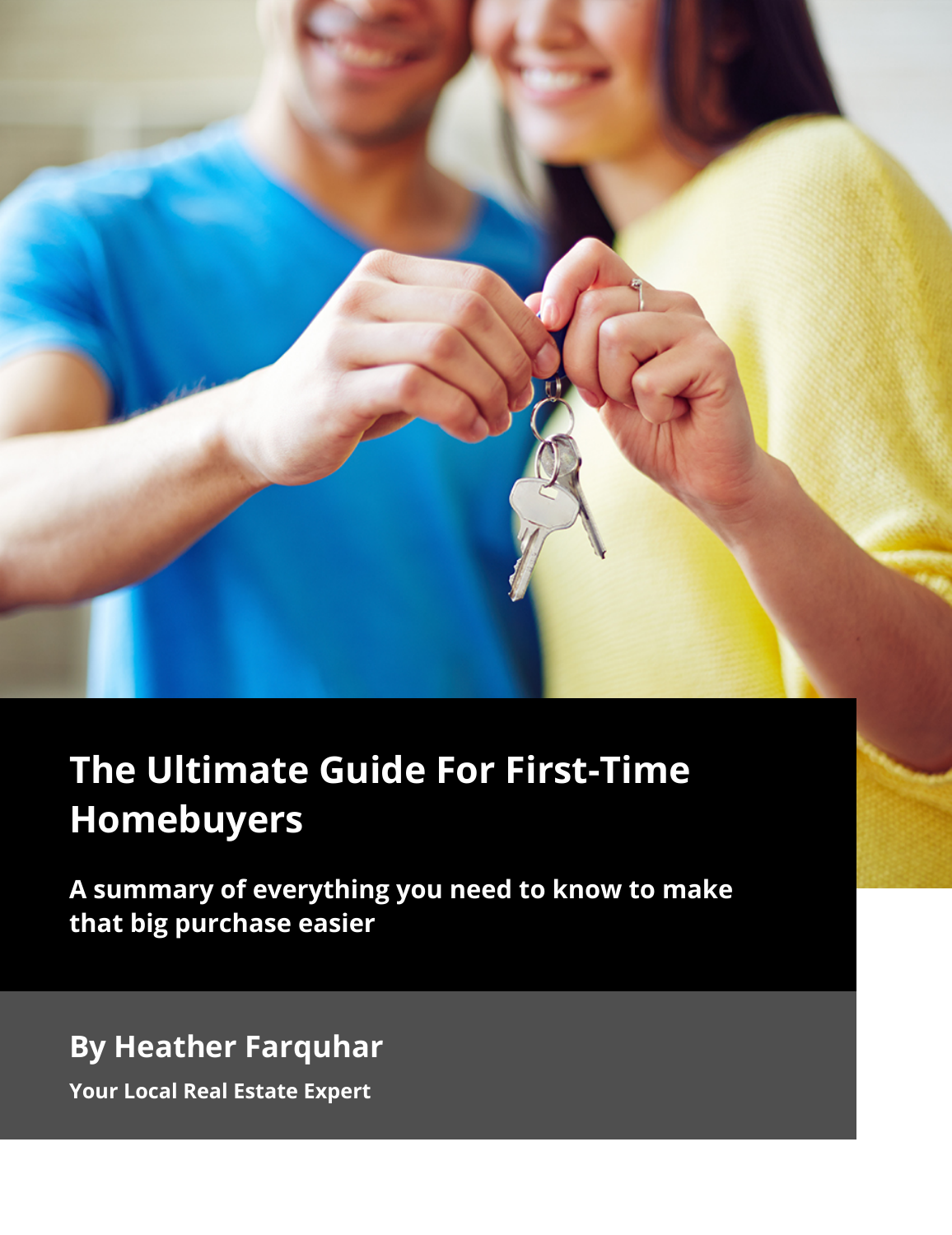# **Table of Contents**

| 1. Preface                     |                |
|--------------------------------|----------------|
| 2. Where's Your Horse?         | 3              |
| 3. Don't Sweat The Small       | 5              |
| 4. You Deserve Some Credit, If | 6              |
| 5. Are You Gifted?             | $8\phantom{1}$ |
| 6. Speaking Of Parents         | 9              |
| 7. As Seen On TV               | 11             |
| 8. Avoid These Things          | 12             |
| 9. Find This First             | 14             |
| 10. Area, Area, Area           | 16             |
| 11. There's No Guarantee, But  | 17             |
| 12. This Isn't Yoga            | 19             |
| 13. Don't Fear Commitment      | 20             |
| 14. No Better Time Than Now    | 21             |
| 15. This Might Also Be Useful  | 23             |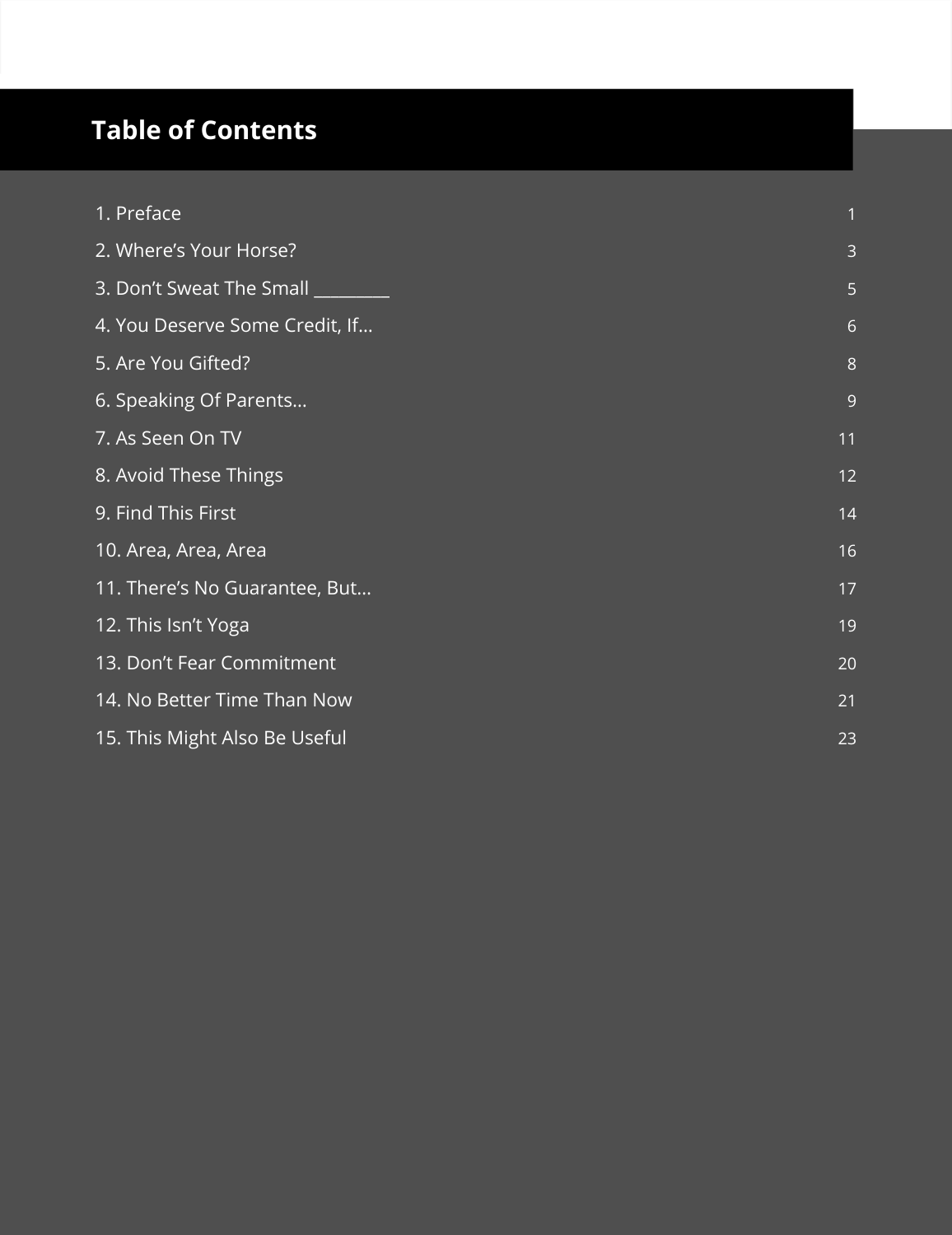#### <span id="page-2-0"></span>**1. Preface**

Whether you're eager and excited or nervous and not entirely convinced that buying a home is the right move for you, this booklet will help you figure it out.

Buying a home can be exciting, scary, and stressful for anyone but especially if you're going from renting (or living with family) to buying a home. I'd rather it be more exciting than scary or stressful for you. It really doesn't *have* to be scary or stressful, but it is for people who don't know what to expect.

No, it's not as easy as some people think, but it's not hard either...as long as you go about it knowledgeably.

Nowadays, there's lots of information easily available out there. However, the information can be either too basic (like an infographic) or overly complex (with too much industry jargon). In addition, much of what's out there lacks some of the finer details that I think buyers should know but isn't often spoken or written about — and even many agents overlook it or don't discuss it with their clients.

Even when an agent *does* think to bring up some of what we'll get into in this booklet, it can be taken the wrong way by a client in the moment. It sometimes comes across as the agent trying to convince them to do something or not do something for their own personal gain. This can lead a homebuyer to ignore even the best information and insight they could hope for.

Which is why I created this booklet…

...to give you the insight in an objective way, so you: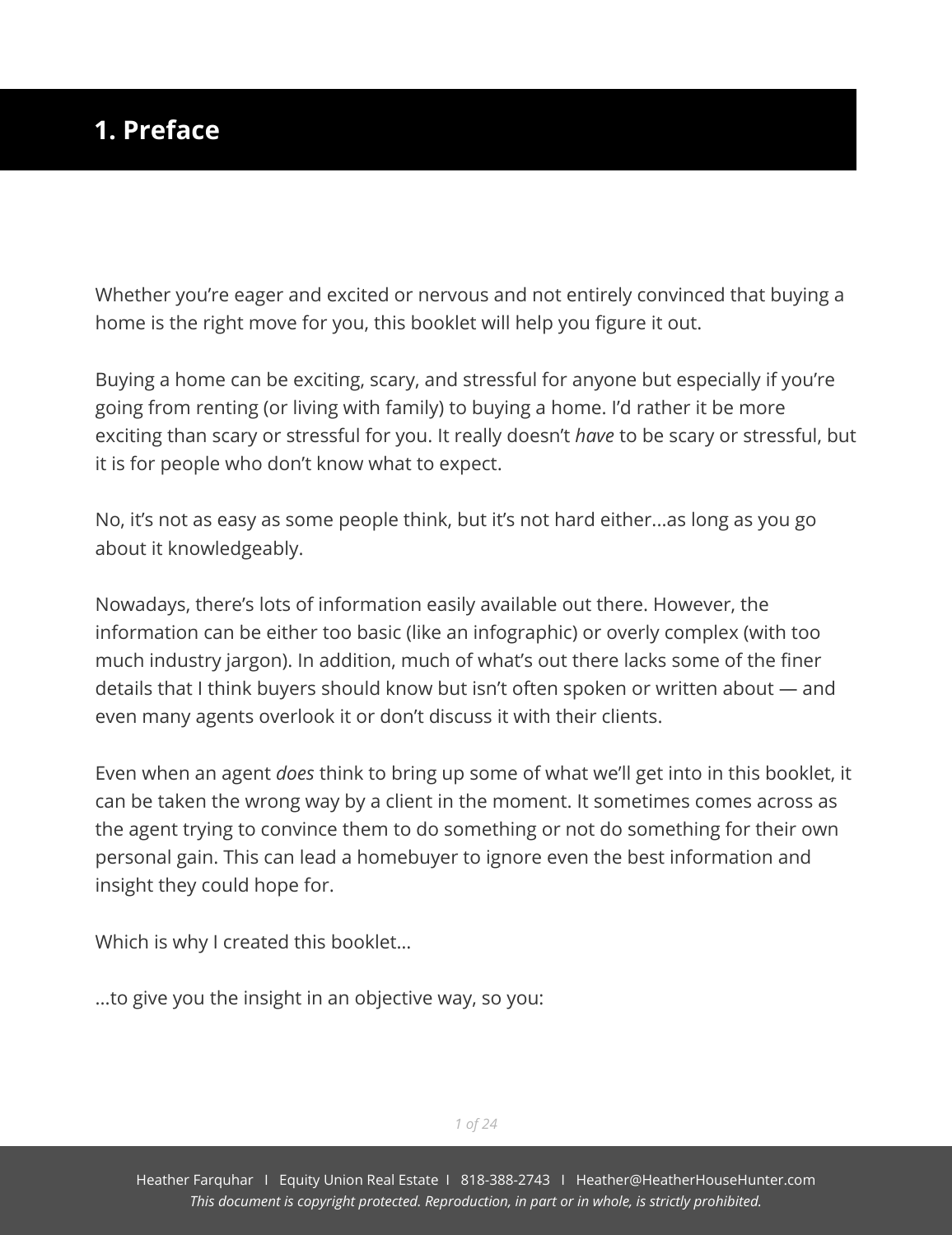- ▶ Can think through important things ahead of time.
- $\blacktriangleright$  Know the things you should do, and do them at the right times, before and during the process of buying a home to make it as smooth, successful, and enjoyable a process as possible.
- Will expect some issues and feelings that may occur during the process so you'll be okay if they occur and know what to do when they come up.
- Ask further questions that come up while you read this booklet. (Yes, I'm totally approachable; I'm not just some famous author! Ha! So give me a call or shoot me an email, and I'll be glad to answer any questions or concerns you might have.)

So, without further ado, let's get you moving from being a renter to a homeowner!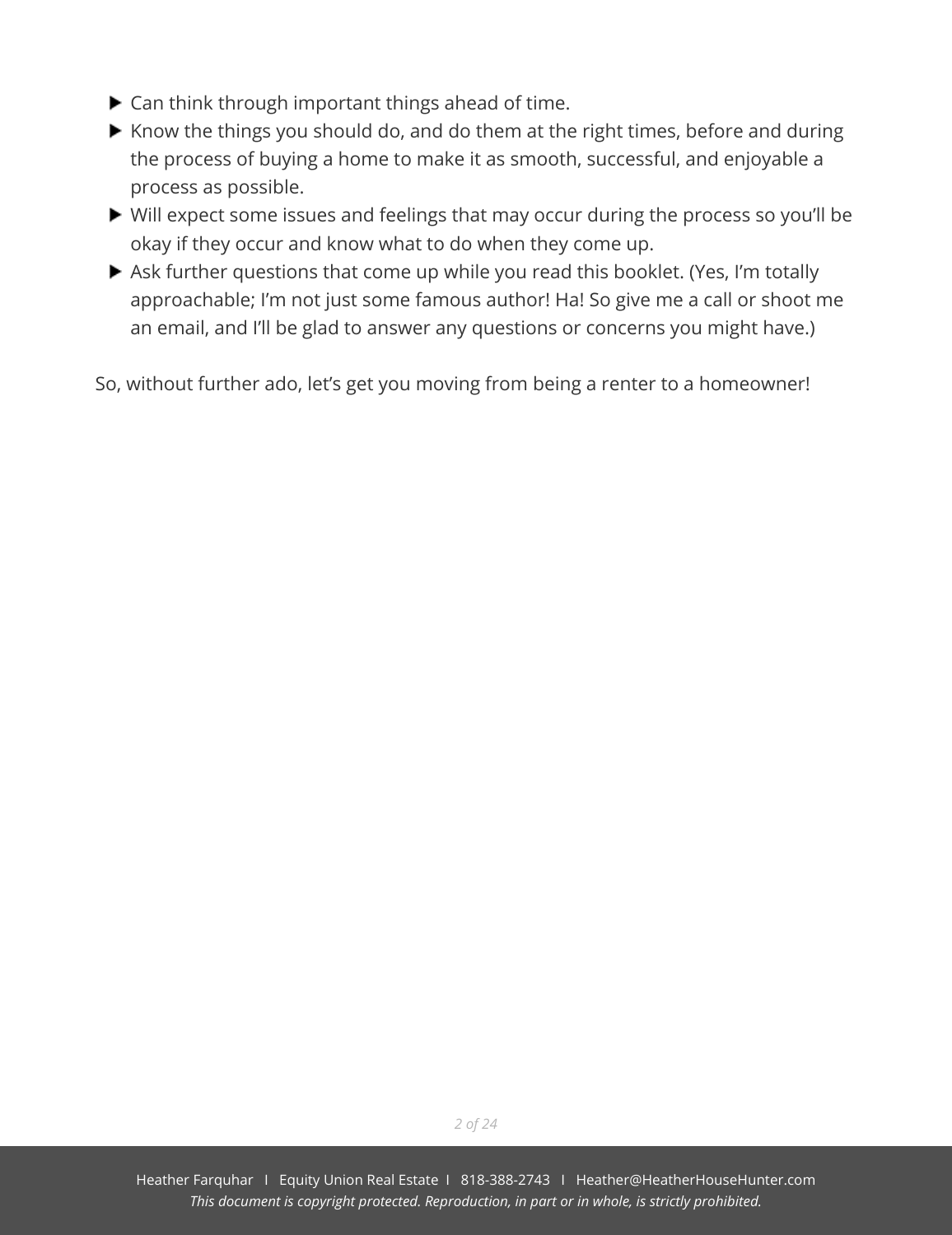### <span id="page-4-0"></span>**2. Where's Your Horse?**

This has *nothing* to do with buying a property that'll allow you to own horses. It's more along the lines of "hold your horses" and "putting the cart before the horse."

Many buyers (even ones who've bought houses before) start looking for a house online, going to open houses, calling agents when they see "for sale" signs on the lawn, and even scouring newspapers. (Yes, some people still look in those to find houses.)

However, it's not the best thing to do. It's like putting the cart before the horse.

#### **What they** *should* **do is hold their horses and get pre-approved for a mortgage** *before even starting* **to look for a house at all.**

Whether it's your first house or your twenty-first house, the first thing you should do is get pre-approved for a mortgage. (Unless of course you have cash, and if that's the case then you know exactly how much you can spend and can give yourself the permission to spend it.)

Looking at houses without knowing that you qualify for a mortgage, and for how much, can be a waste of time as well as a total letdown in the end. So, get pre-approved so you know what you can look for, and then go find the best house you can within your budget.

Besides, when you do find a house you'd like to make an offer on, the listing agent and owner will want to see that you are pre-approved for as much as you are offering. Not having one to present to the seller wastes valuable time in a competitive market. It can also make you look unprepared, which can affect whether they feel comfortable accepting your offer.

Getting "pre-approved" doesn't take much time. You can do it online, but it's better if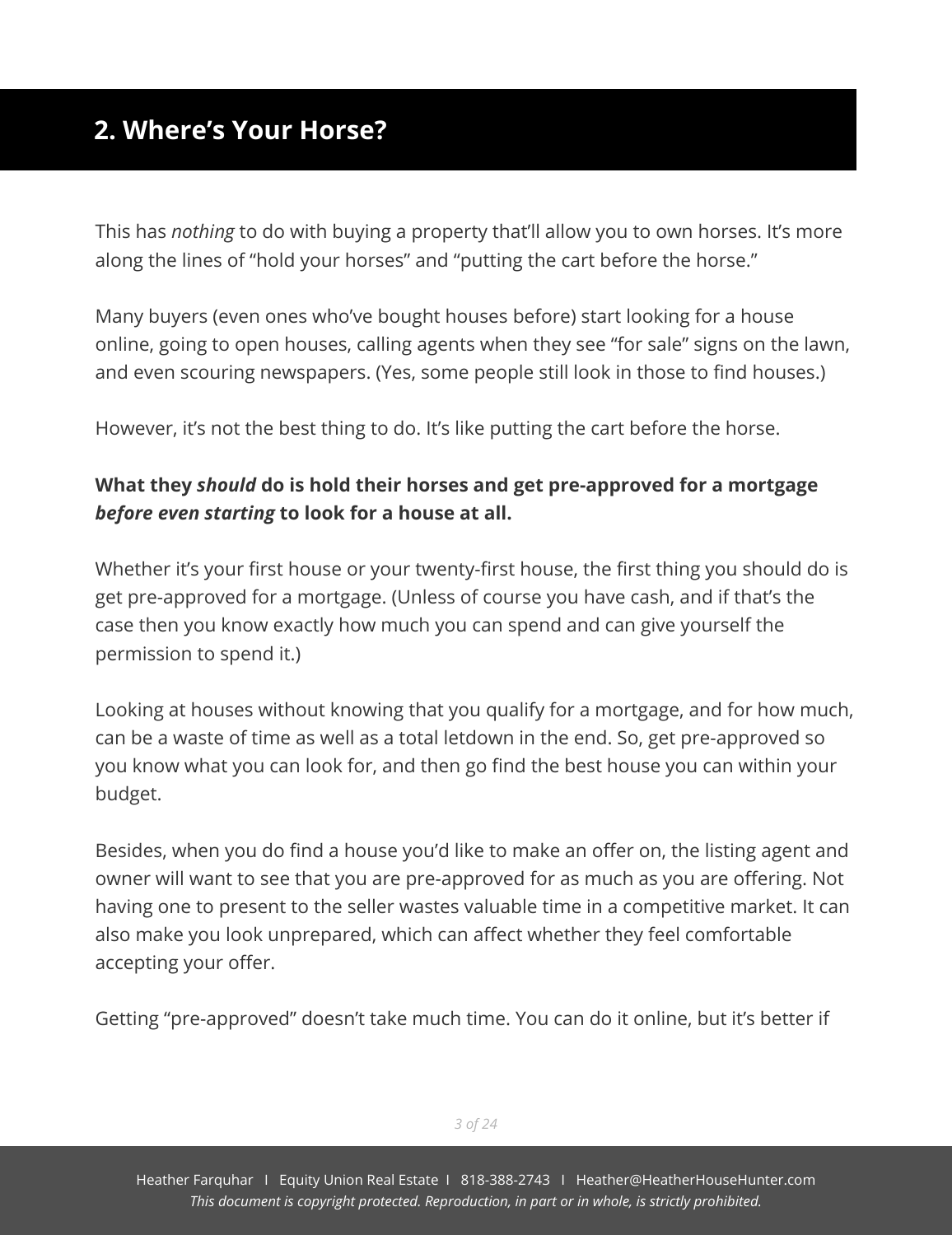you actually speak to a mortgage professional either on the phone or face to face. You'll need to provide them with information about your employment, assets, and debts, so before you contact one, make sure you have a decent grasp on those things. They'll also run a credit check, so you'll need to give them some personal information and allow them to do it.

*4 of 24*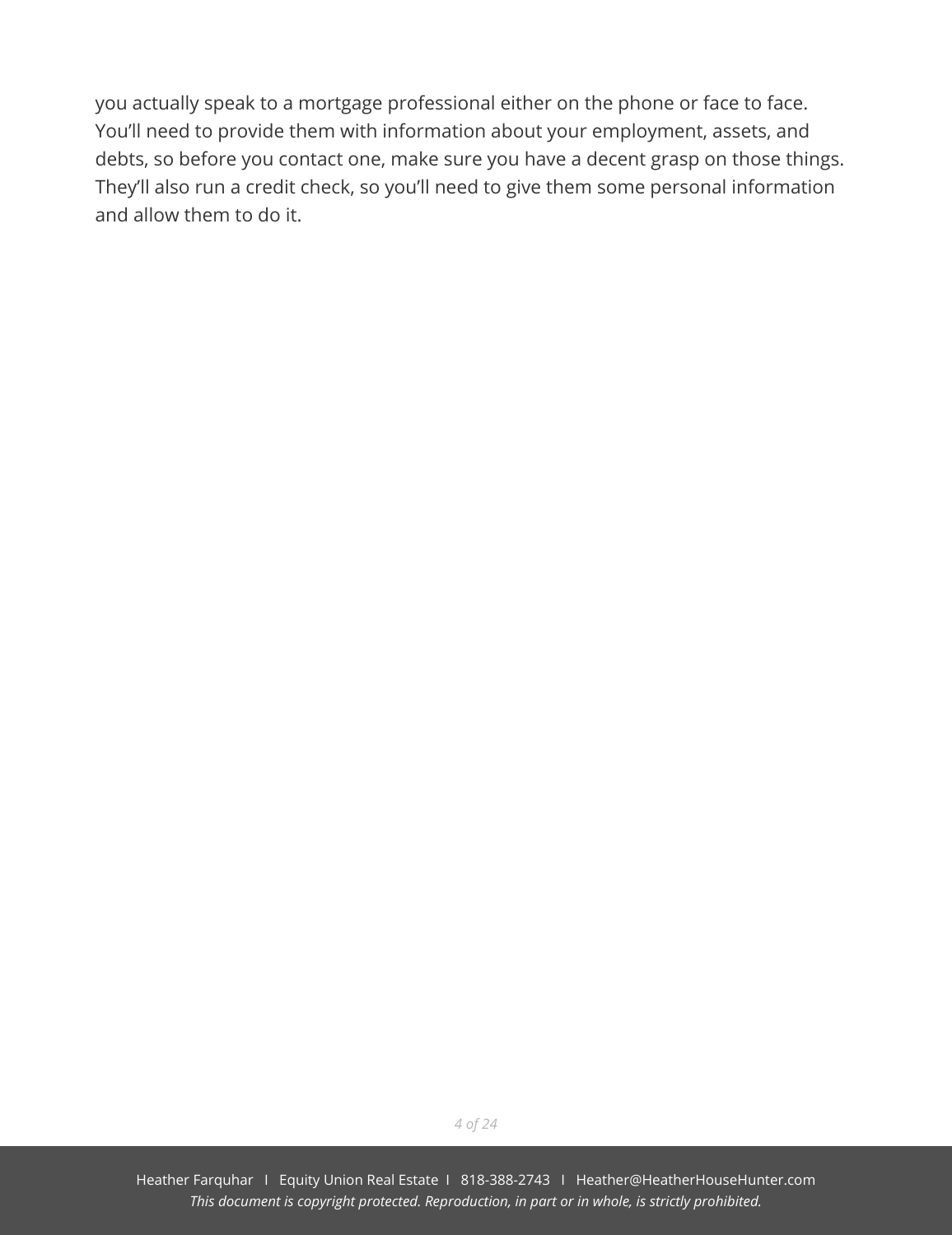#### <span id="page-6-0"></span>**3. Don't Sweat The Small**

One of the biggest concerns and hurdles many renters have about becoming homeowners is the need for a downpayment. Many feel like they have too small of a down payment and couldn't be approved for a mortgage because of that.

Don't sweat it if you only have a small down payment...

True enough, for the most part you need to have some money saved to use as a downpayment and for "closing costs." But it doesn't usually have to be 20% of the purchase price like it once was. That kind of down payment can be required for some buyers, depending upon their situation, but many buyers — even ones who are not buying their first house — put less money down.

Sure, the more you put down, the lower your monthly payment will be. But waiting to buy until you save up more money can actually cause more harm than good. It can be tough saving up enough money to make much of a dent in the monthly payments, especially when mortgage interest rates are low. And if house prices are going up, you could literally lose money by waiting and saving money.

How much money you have on hand will affect how much you are approved for and what kind of loan makes the most sense for you, but there are plenty of options out there.

Make sure to ask your prospective lender to recommend the best loan for you and your situation. They should be willing, able, and glad to explain the different options to you, but sometimes they don't think to give you all of the options when you call for a pre-approval. They just crunch the numbers and give you a basic pre-approval. So, make sure to ask during that phase of the process. The earlier you know all of your mortgage options, the better decision you will be able to make.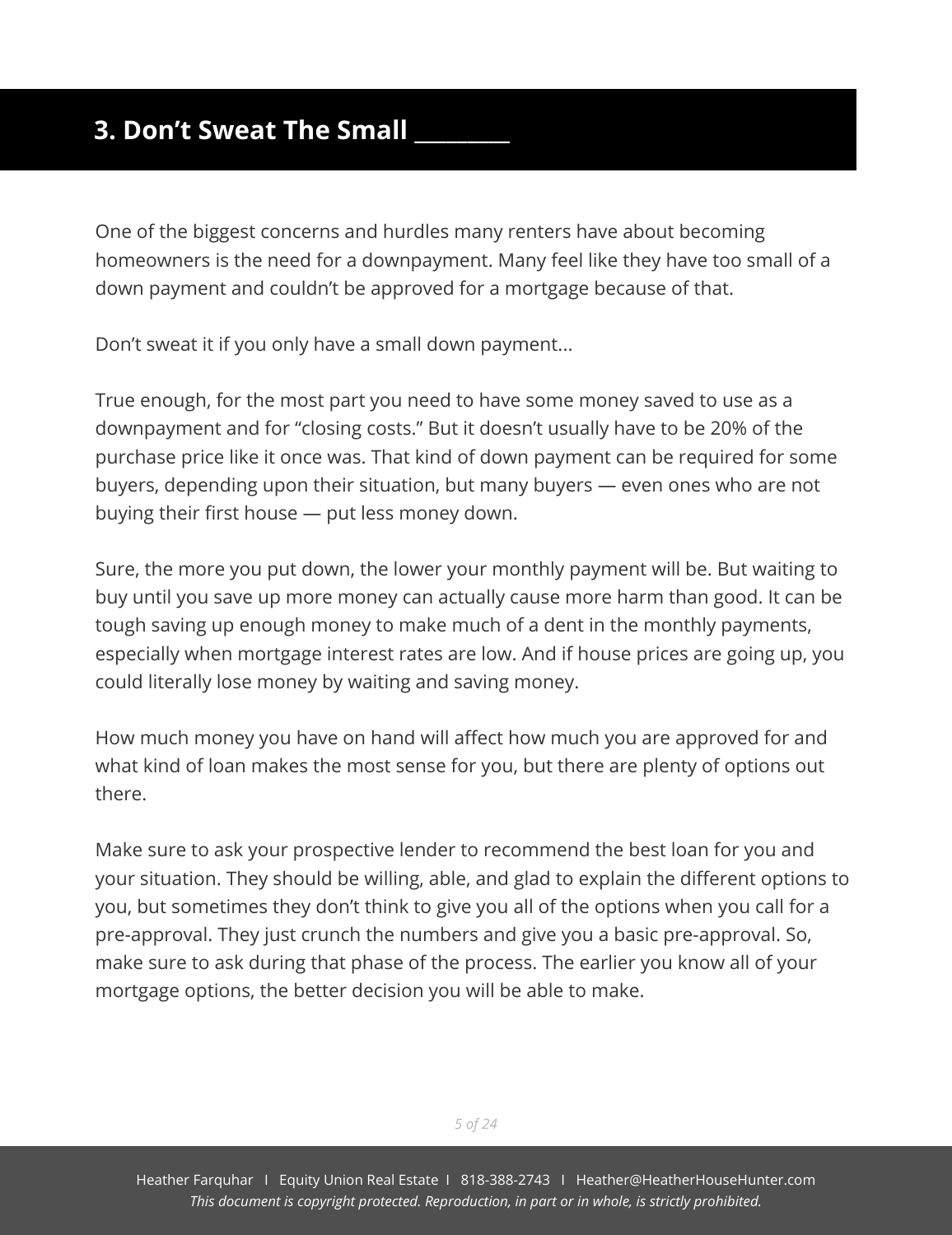# <span id="page-7-0"></span>**4. You Deserve Some Credit, If…**

If you already know that you should make sure that your credit score is in good shape, you deserve some credit just for knowing that. But if you want to truly deserve (and get) some credit, you should make sure that your credit is in good shape before buying a house.

It doesn't need to be *perfect*. But the better it is, the better your mortgage interest rate will be and the more mortgage products you'll be able to choose from.

But here's where you get bonus points… and this is something you truly deserve credit for if you know this...

From the minute you start looking to buy a house all the way to the day you close on your dream home, you should not make any large purchases or take on any new credit.

Too many would-be homeowners go out and buy or lease a new car, open up (and use) new credit cards, or make other large purchases before they close on a house, and they end up having their mortgage denied (or the approval amount lowered).

Knowing *this* separates the savvy homebuyer from the novice. So, if you already knew this, I'm impressed. If you didn't, now you know, and you can go out there and impress the heck out of any bank or mortgage representative you speak with.

This is something that every mortgage advisor should be bringing up with a potential home buyer and every agent should be reminding buyers about. However, many forget to bring it up; they figure someone must have told them not to do this at some point. So it gets lost in the shuffle.

Even when a buyer is told, they often forget or ignore it. But *you* won't. You know it.

*6 of 24*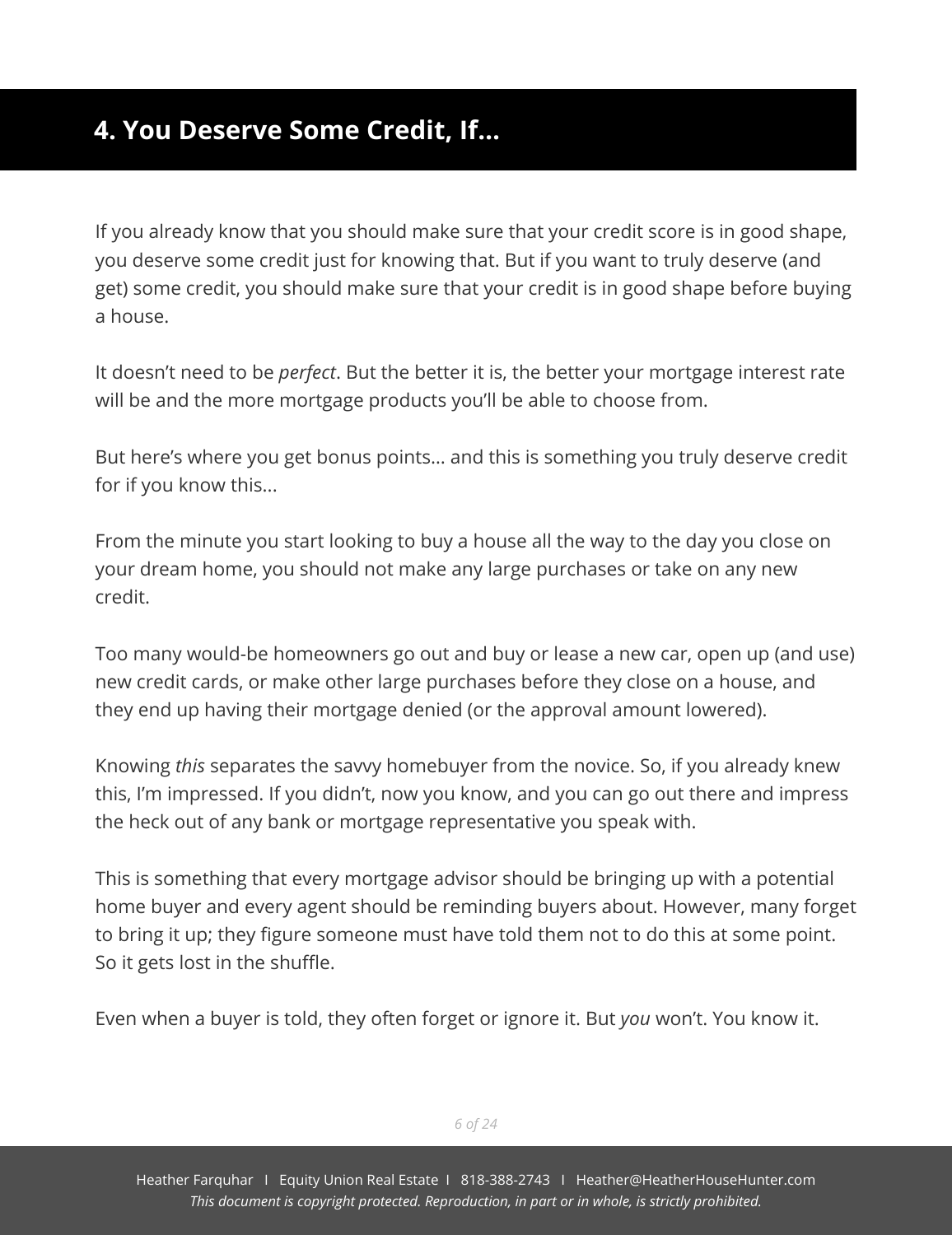You won't forget. You're savvy…

*7 of 24*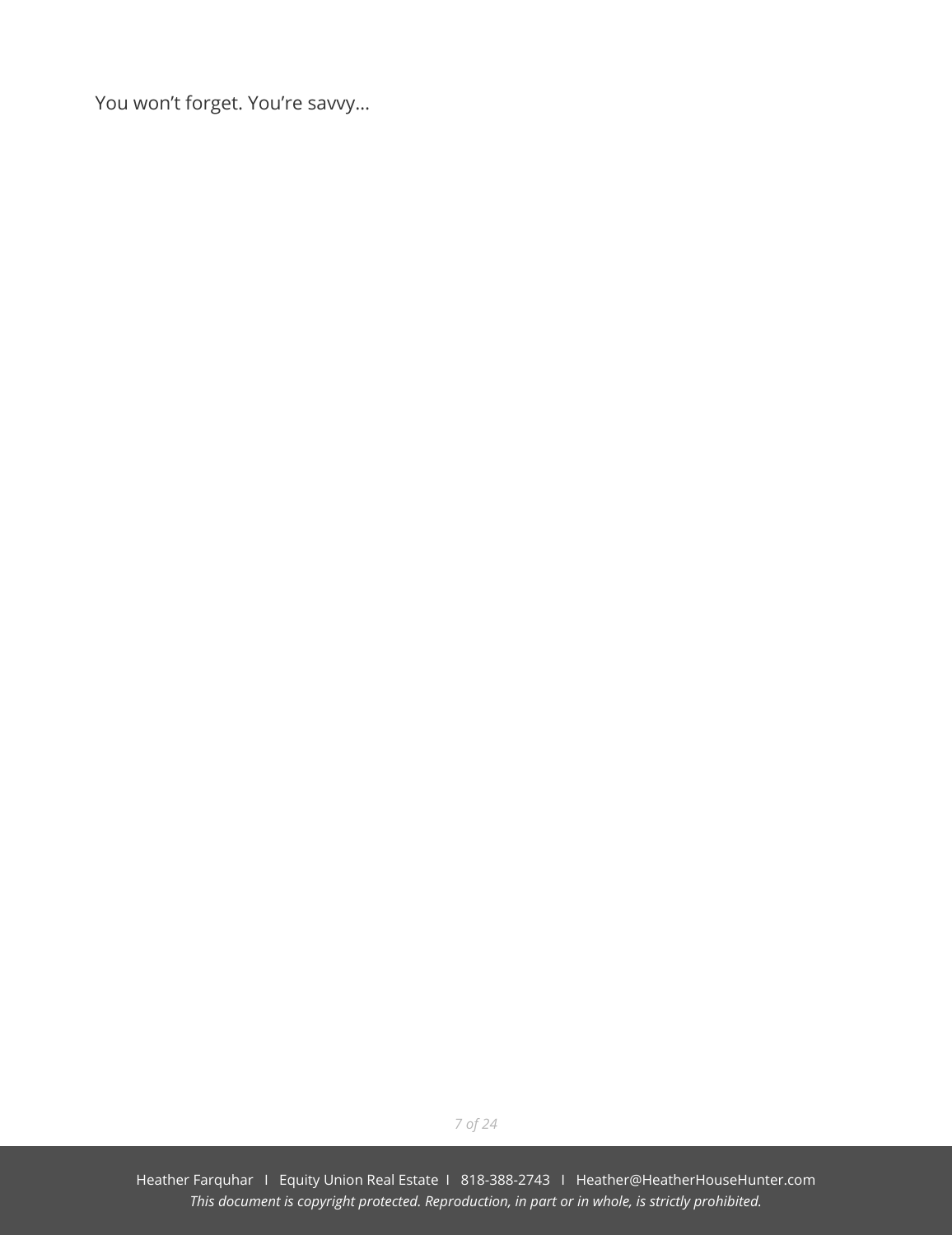# <span id="page-9-0"></span>**5. Are You Gifted?**

Gifts are great to get on your birthday or the holidays, but they're even better when you get them to buy a house!

It's pretty common for people to get some money "gifted" to them by mom, dad, grandma, grandpa, or even loaded Uncle Lou. (He just goes by Loaded Lou to his buddies, but that's Uncle to you, especially if he's giving you some money.)

Anyhow, that's awesome if you get money from family, or even friends, to help you buy a house! However, you need to make sure you bring that up with your mortgage advisor up front. Just because you were either promised the money or were already given it and it's sitting in your bank account doesn't mean the lender will be okay with it.

They'll probably be fine with it. Like I said, it's common, but you need to let them know ahead of time. You'll also need to document where the money came from. A lot of times they want the money to be "seasoned," which basically boils down to being in your possession for a certain period of time. They'll also want something in writing from whomever gave you the money stating it's a gift, not a loan.

It might be a little awkward pushing your family or friend to give you the money ahead of time and to sign something saying it's a gift, but it's just how it works. So, if you anticipate having trouble getting the person lending you money to give it to you ahead of time or to put something in writing, it's best to work on that as soon as possible.

Also, there's a difference between being promised money to help you buy a house and actually receiving it. There have certainly been some upset buyers who were promised money, and it never panned out. So, it's better to make sure you have any gifted money all tied up with a pretty bow in your bank account *before* you truly start banking on it.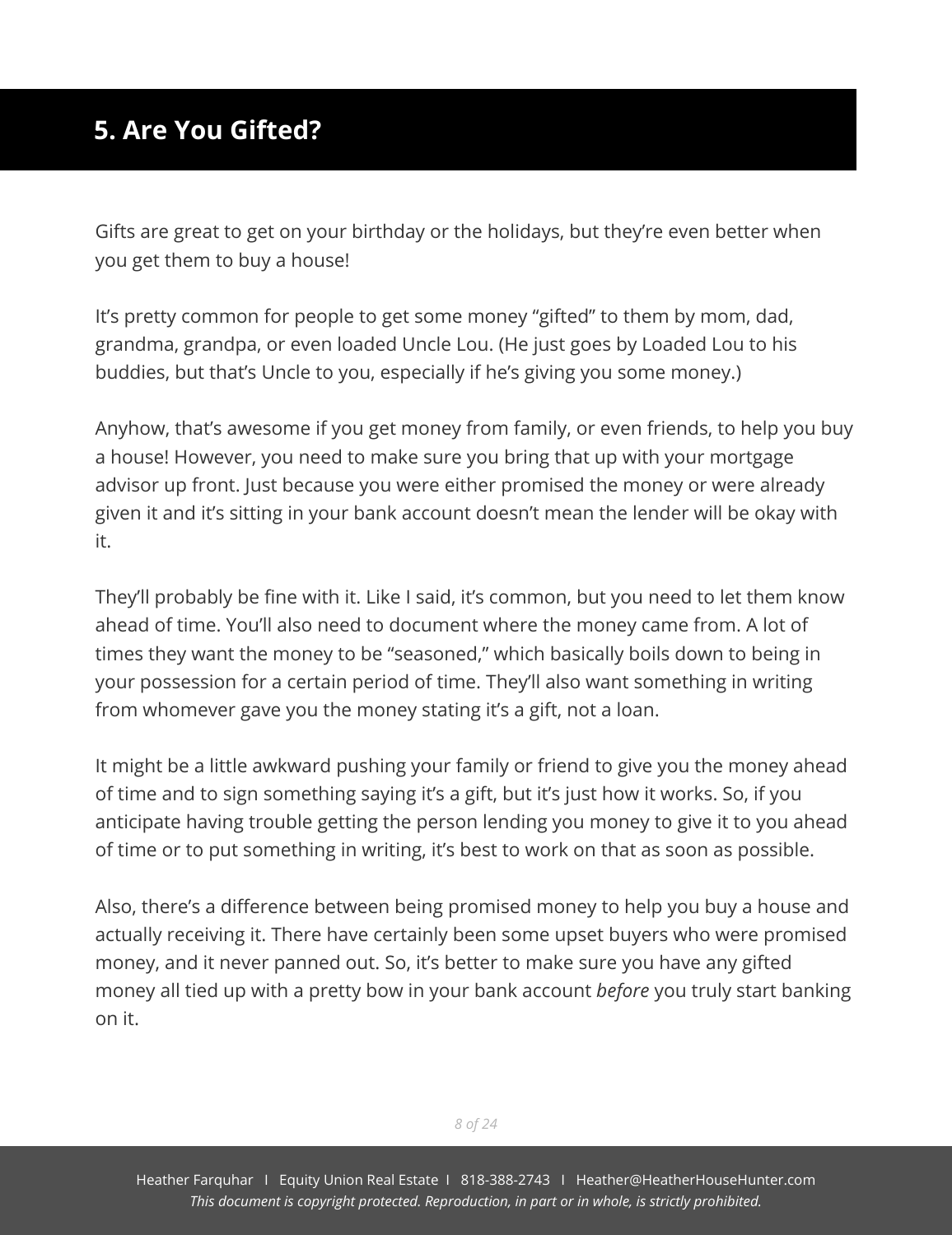# <span id="page-10-0"></span>**6. Speaking Of Parents…**

It's awesome to have parents who want to look out for you in life. If you have parents who are like that, then they'll probably want to look out for you when you're buying a house — beyond just giving you money toward the purchase.

This applies to anyone, really, not just a parent. Maybe it's a friend you turn to for advice, or who offers you support and advice, whether you want it or not.

One of the biggest problems buyers have — especially first-time and younger buyers is having a loved one swoop in and squash their dream home. This isn't normally done intentionally, obviously.

Let's say a buyer looks and looks and sees tons of houses they don't like. Or maybe they lose out on houses they love because other buyers act more swiftly. Then, they find one they love, and they're ready to make an offer… but first: "I need to have my parents come take a look before I make an offer."

In that moment, every real estate agent cringes and screams just a little bit inside. However, they'll usually just smile and hold it all inside as they say, "Of course! No problem!"

This is because they know deep down inside that there's gonna be a problem probably more like a hundred problems. The parents will find and create every single one of them, and they'll tell their loved one they should keep looking.

"Absolutely don't buy this house! You can do better than this. Can you believe how much they're asking!? They'd be lucky to get half that. The place is a total tear-down! This agent of yours *showed you this piece of*…"

SORRY! Got carried away. I was having a flashback.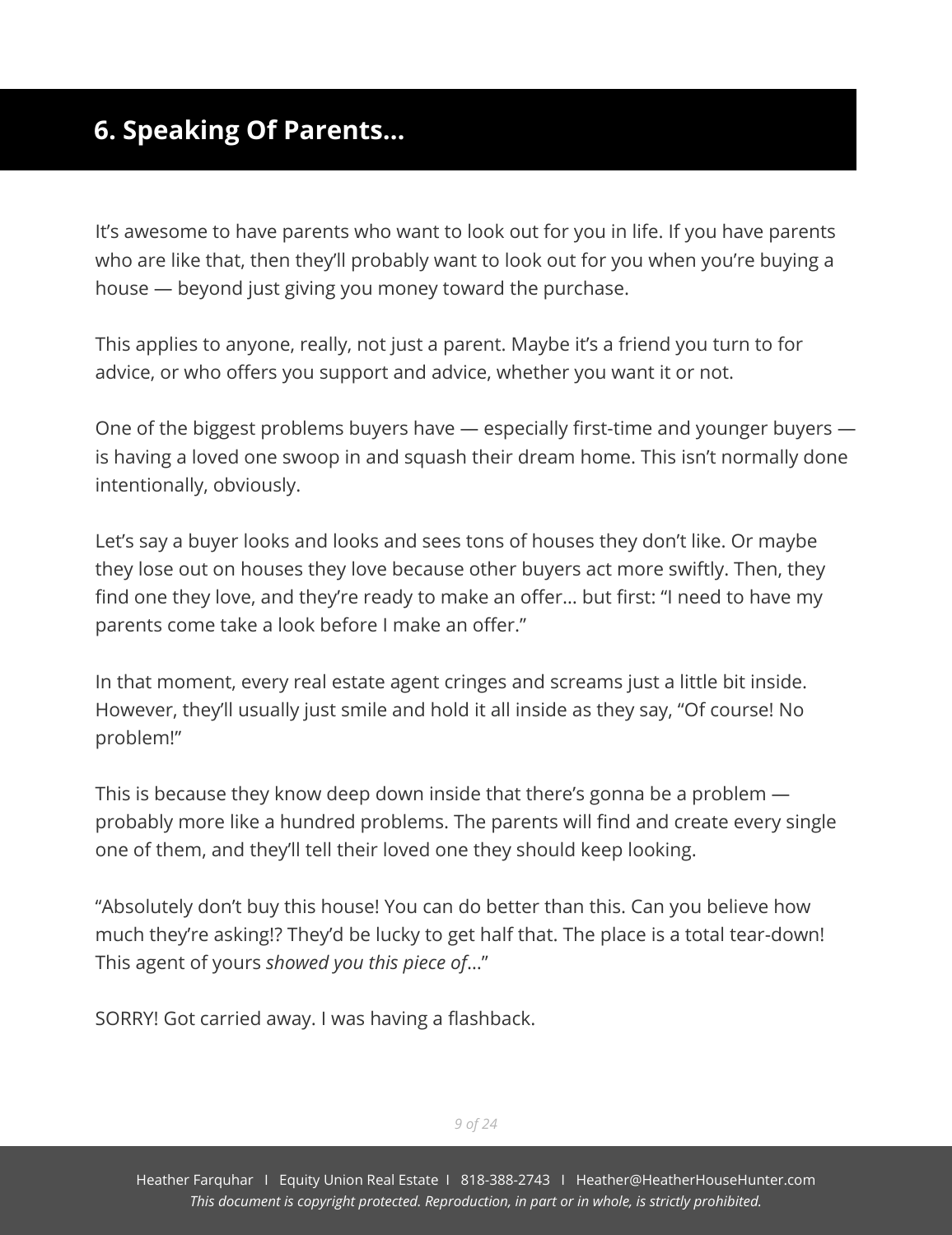Anyhow, it's totally fine for parents — or anyone else — to chime in on your purchase. However, they should be involved from day one... and throughout the process… not just swoop in at the last minute and add their two cents without having seen everything you've seen and knowing what you (and your agent) know about the market at that point.

You'll know what you want when you see it and that it's a good buy. They need to as well… *by being with you throughout the process*. Otherwise, they'll just end up causing you to lose out on great houses until they eventually see the light — or until you get so frustrated by them that you don't invite them to see the house until you've closed on it and are hosting Thanksgiving. (If they're still invited. Ha!)

*10 of 24*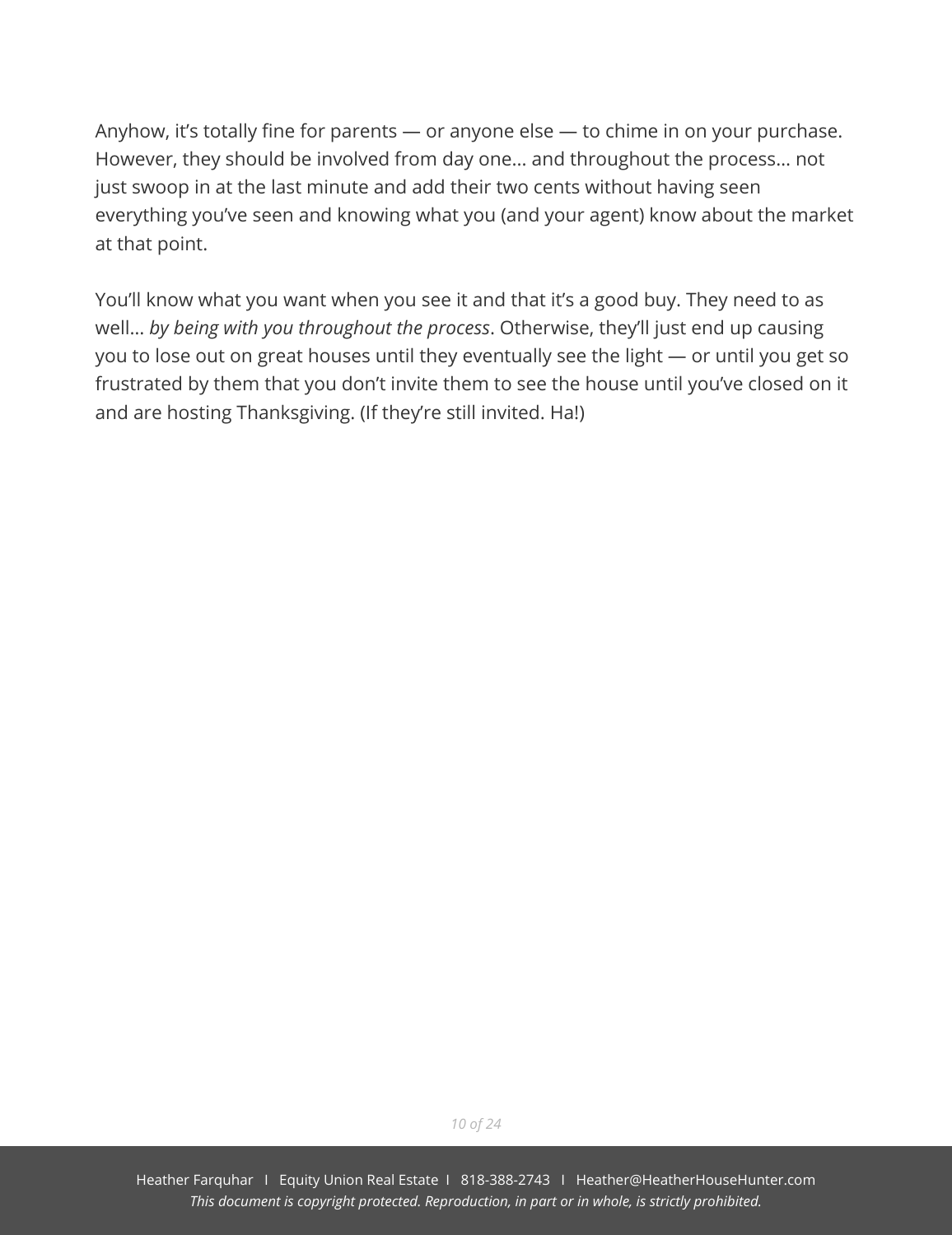# <span id="page-12-0"></span>**7. As Seen On TV**

You know what'd be an awesome real estate reality show? One that shows the buyers' parents swooping in at the last minute and convincing them not to buy their dream home! Not sure if I'd watch it, though, because watching any real estate reality show as an agent can be pretty aggravating…

Virtually every real estate show you see on TV paints a pretty picture — a pretty *inaccurate* one!

Real estate agents know this because they live and breathe this business day in and day out. But, for many buyers, it's like learning that professional wrestling isn't "real" and that the wrestlers on TV are faking it. Although buyers kind of know that it can't be as simple as they see on TV, they're often still surprised at how different it is to actually look for, and buy, a home vs. what is depicted on TV.

Not that there's anything wrong with watching and enjoying those shows. They can be fun to watch. Just don't take any of it as a "how-to" because they're probably more of a how-*not*-to at times. The home-buying process, as well as the housing market itself, vary greatly from one area of the country to another and even on a regional level.

That said, there's one thing that's pretty universal: No buyer ever went out and saw three houses, then went and had a drink and some appetizers because they had a "lot to think about and talk over," and then came to a decision on which of the three houses was right for them. Oh, and then made an offer, got it accepted, closed and moved in — all without a hitch.

That's not how it works. That's not how any of this works...

So feel free to binge watch away, but always remember that what happens on TV... stays on TV.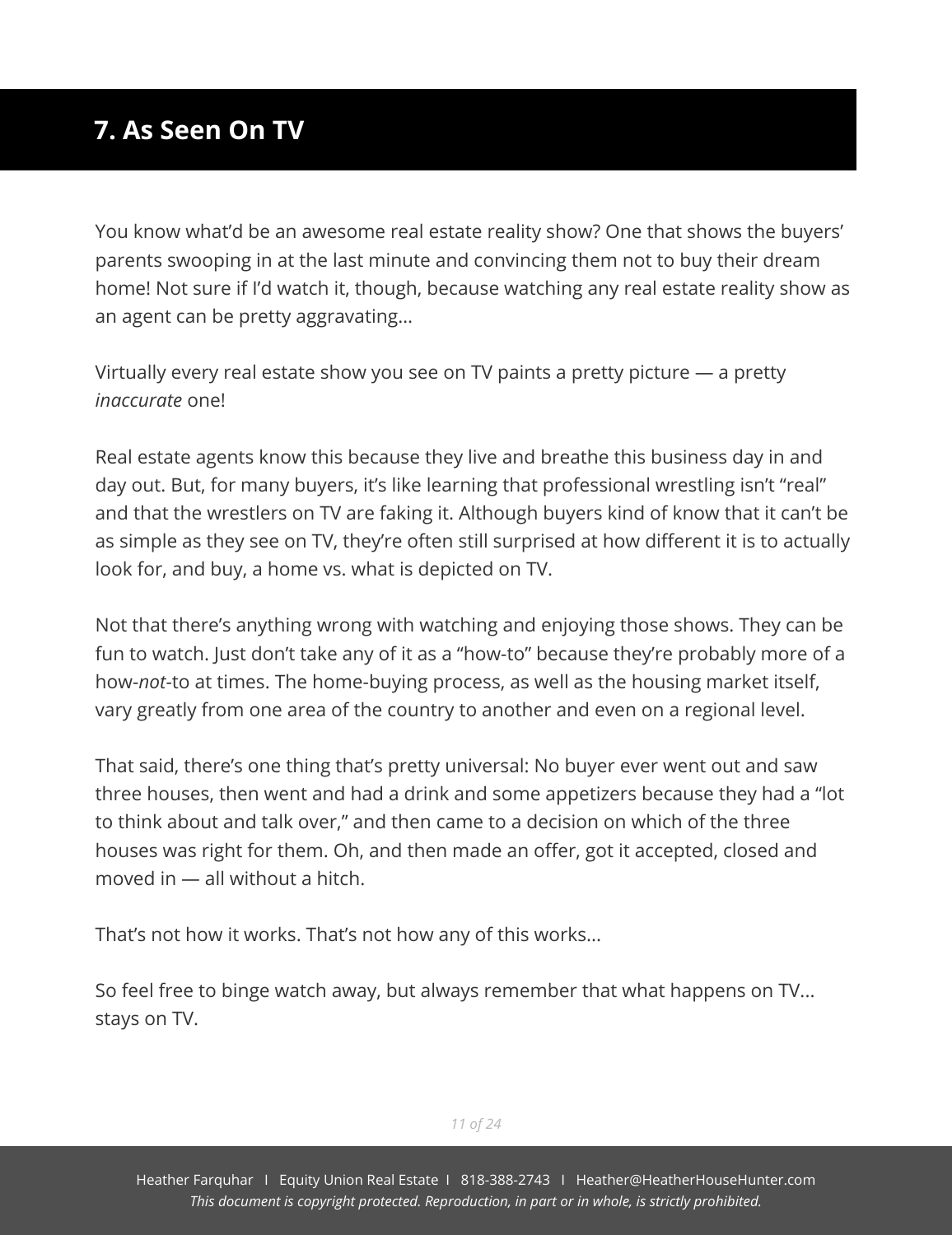# <span id="page-13-0"></span>**8. Avoid These Things**

Going to open houses seems like an obvious and good way to start looking for a house to most people.

I know, I know. You're probably thinking, "What's wrong with going to open houses!?"

The answer is more than I'll get into in this section of this booklet. Lots more. So *much* more that I wrote an entire booklet about why you shouldn't go to open houses. It's called: "*Beware The Pitfalls Of Attending Open Houses*." If you want a copy of that booklet, just reach out and I'll be happy to give you a copy.

But to nutshell it, going to open houses causes many buyers to make poor decisions, rash decisions, and costly mistakes that most buyers don't even realize were caused by going to open houses.

You're probably wondering, "So, if they're that bad, why do agents even hold them?" There are a handful of reasons:

Most agents don't even realize the issues they cause.

Many homeowners expect and demand that their agent hold them (even though they rarely result in the sale of the home).

It's a good way for agents to meet potential buyer clients.

Plenty of homebuyers still go to them since they don't know any better...so why stop doing something that allows you to meet potential new clients?

You're better off not going to them. But, if you do, be prepared for agents to try and get you to buy the house or at least work with them to find another house. It's what they're there to do. But keep your wits about you, and don't make any rash decisions.

*12 of 24*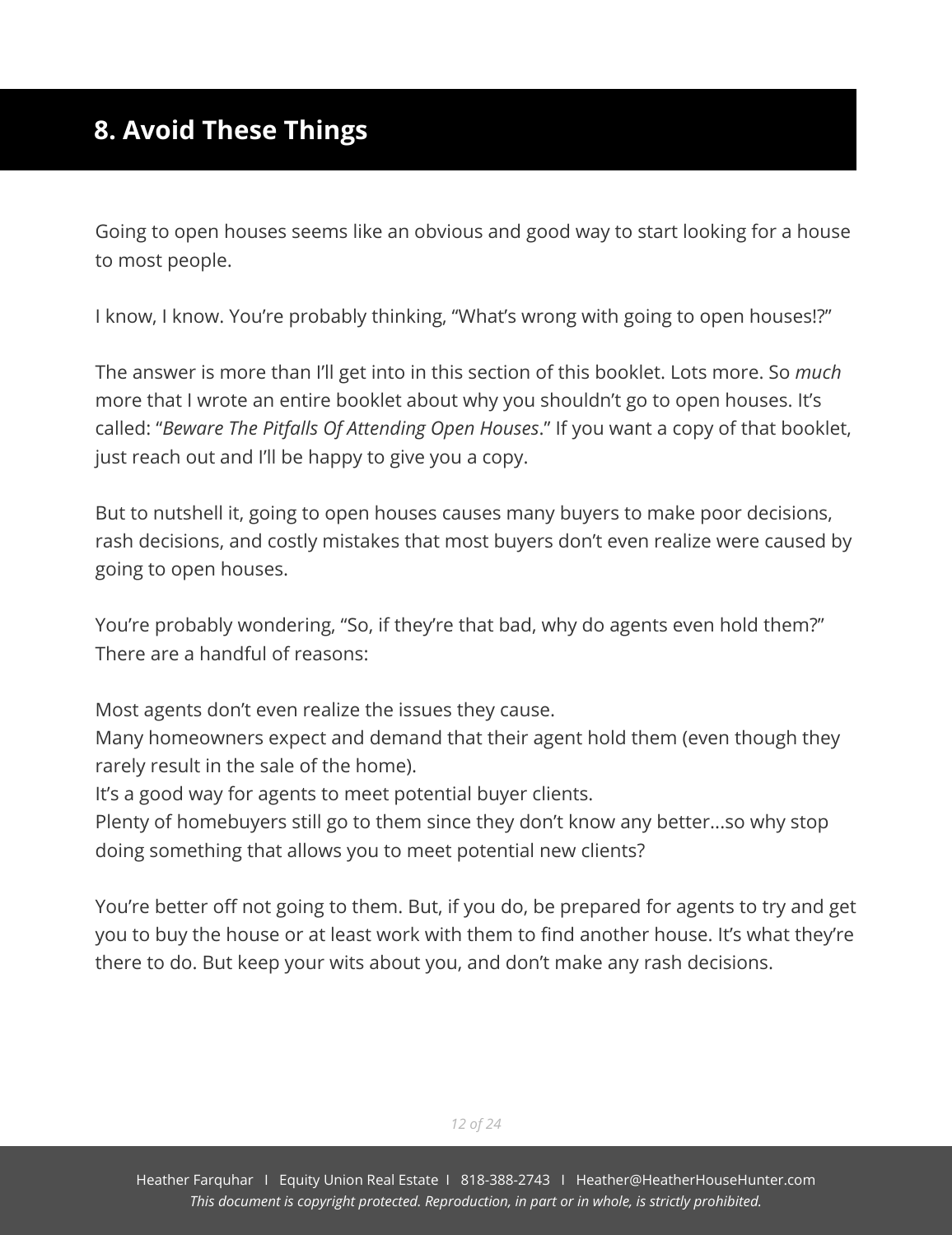**Pro tip:** If an agent is being pushy and you want to get him or her off your back, just tell them you're already working with a world-famous real estate author. (OK, fine. Maybe not *world*-famous. But at least local-famous. Ha!) Feel free to relay that even if we're not working together yet.

Bottom line: Buyers who are on top of their game don't go to open houses. They view homes privately without the commotion of an open house — and they're able to take their time looking around and talking about the house with their agent. Also, they're usually going to see a house as soon as it hits the market, even in the middle of the week.

*13 of 24*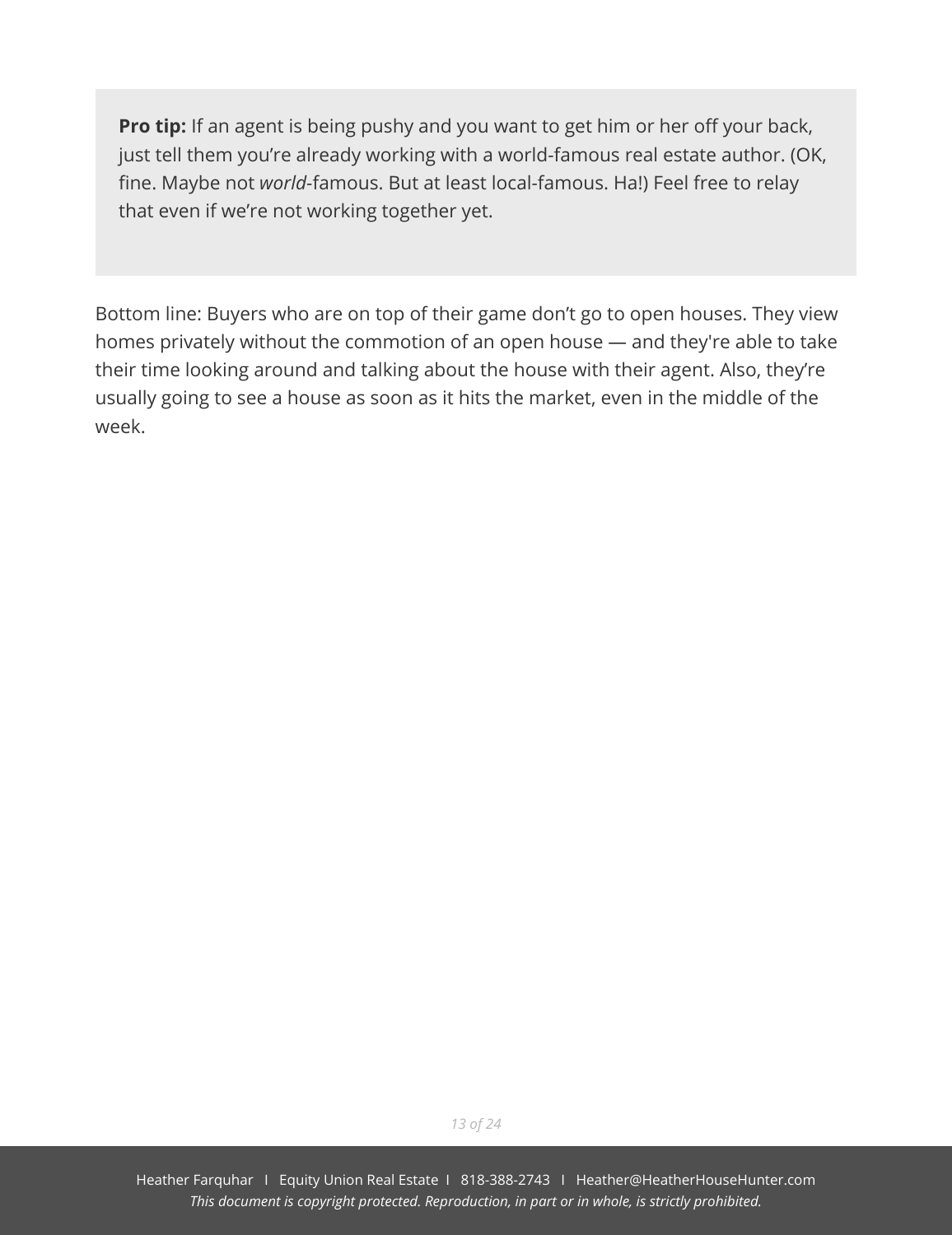# <span id="page-15-0"></span>**9. Find This First**

Many buyers are more concerned about finding the perfect house than finding the best real estate agent to work with.

They figure they know what they're looking for and that they'll know it when they find it. (Especially nowadays since it's so easy to search for houses online.) And once they find the perfect house, they'll make an offer, negotiate back and forth a little bit, and sign some papers. What does an agent really even do, anyway?

Lots. More. Than. Most. People. Realize.

Coming from a real estate agent, I know that probably sounds pretty self-serving. But it's the truth. Also, while *every* agent does more than most consumers think, not every agent is the best real estate agent to work with. Some are better than others.

Considering that you don't have to directly pay whichever agent represents you as a buyer on the house you buy (since the seller pays the commission), you might as well choose the best agent someone else's money can buy!

While finding your dream house may be easier in some ways nowadays, a great agent can help to make sure you find the *best* home for your wants and needs... and help you get it for the best possible price.

So, make sure you find an agent who:

- **Listens to your wants and needs**
- Responds readily and doesn't disappear for days on end
- $\blacktriangleright$  Knows the industry inside and out and isn't just a tour guide and door opener
- $\blacktriangleright$  Is a strong negotiator
- $\blacktriangleright$  Knows how to analyze and explain the market and house values to you
- ▶ Can manage other people well (there are a lot of people involved in a purchase,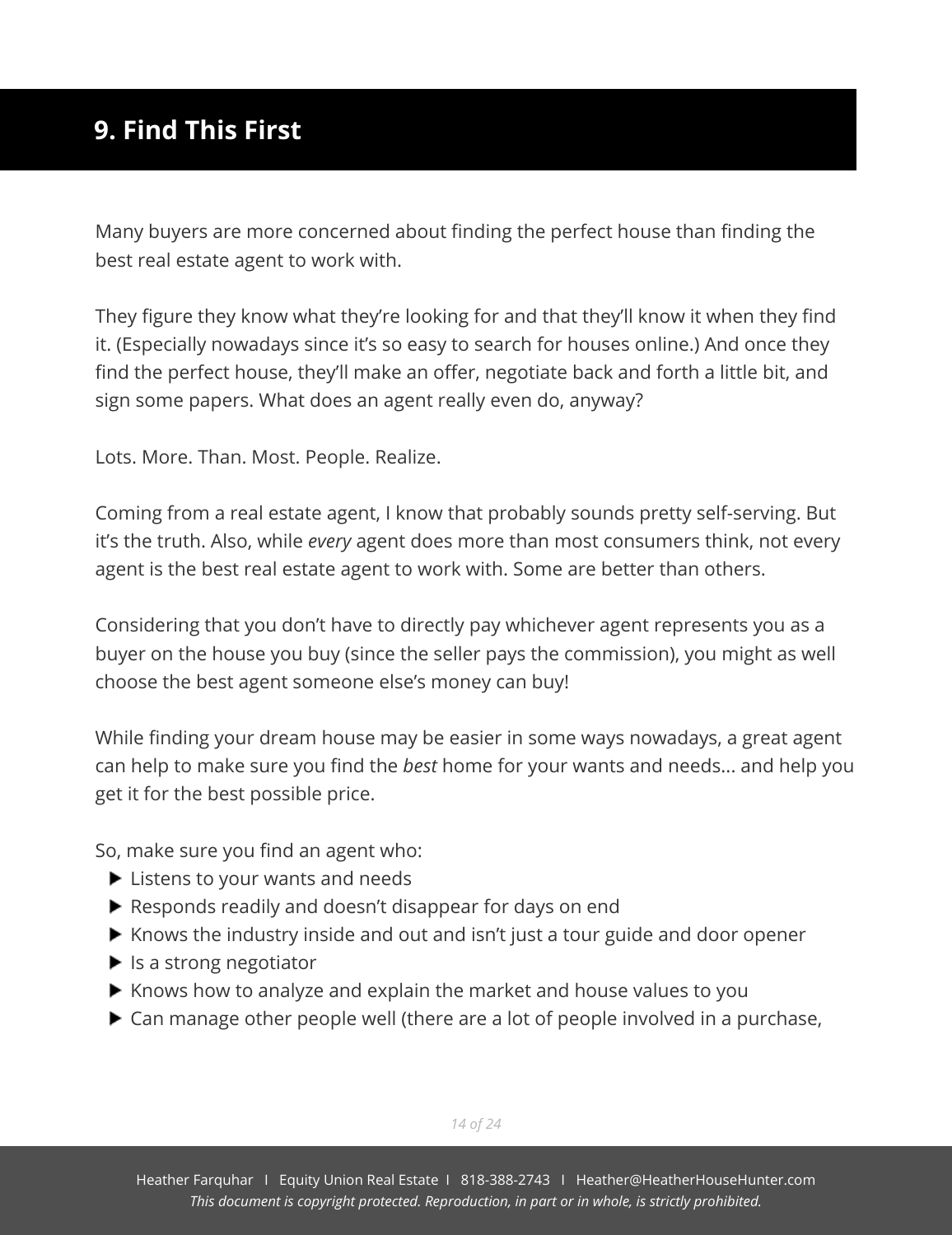and people can fail to do what they're supposed to)

- Helps you avoid issues and problems... but can put out fires when necessary and not lose their cool
- If Is focused on your needs more than their commission check

The point is, put as much thought on finding the best agent as you put on the house you want to buy.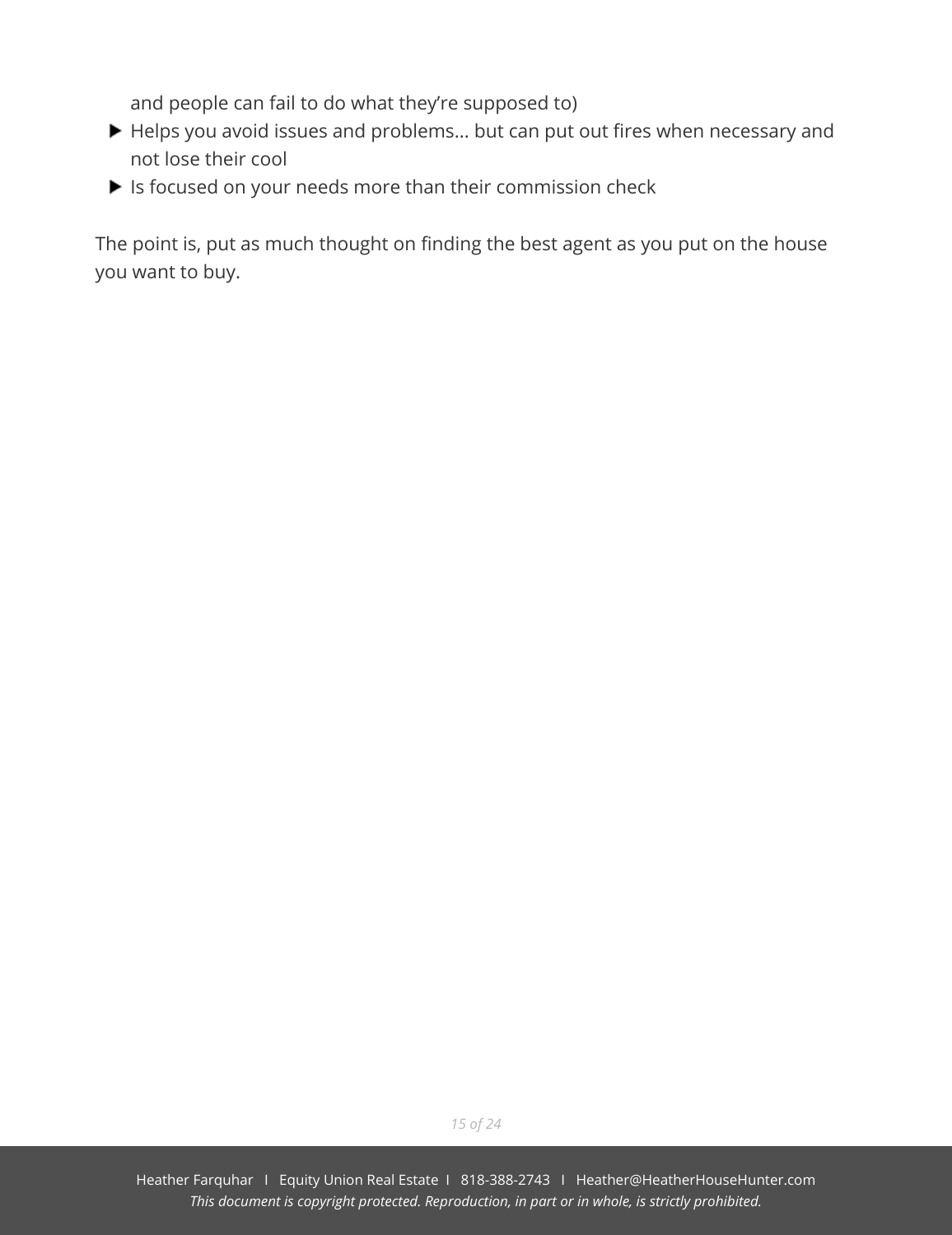#### <span id="page-17-0"></span>**10. Area, Area, Area**

You've probably heard the old real estate adage "location, location, location." If not, it basically means that the most important factor in the value of real estate is location. You can have three exactly similar houses, all in entirely different locations, and the location will be what makes one worth more or less than the others.

So, yeah, location is important, and it'll affect the value of homes you consider as well as the future value and appreciation of the property. Definitely keep that in mind. But for most people, the more important thing to concentrate on is "area, area, area."

Choosing the best area to live in should be given as much if not more consideration than the house you buy. You can always upgrade a house more easily than you can change the area you live in.

What matters to you about an area will vary entirely from what matters to someone else. There is no right or wrong answer to this. It's more of a soul-searching kind of thing. So, what matters to you? Here are a few questions to get you started:

- ▶ Do you commute? If so, how long are you willing to drive?
- ▶ Do school rankings and reputations matter to you? Will they in the future?
- ▶ Do you want to live in an urban area, rural area, or something more in between those two ends of the spectrum?

Once you have a decent handle on what you want, try to focus on the type of area you want to live in... more so than the house. It can be more tempting for first-time home buyers to buy a nicer house in an area they don't love than to buy a house they don't love in an area they'd rather live in. That usually leads to someone being less happy than they expected.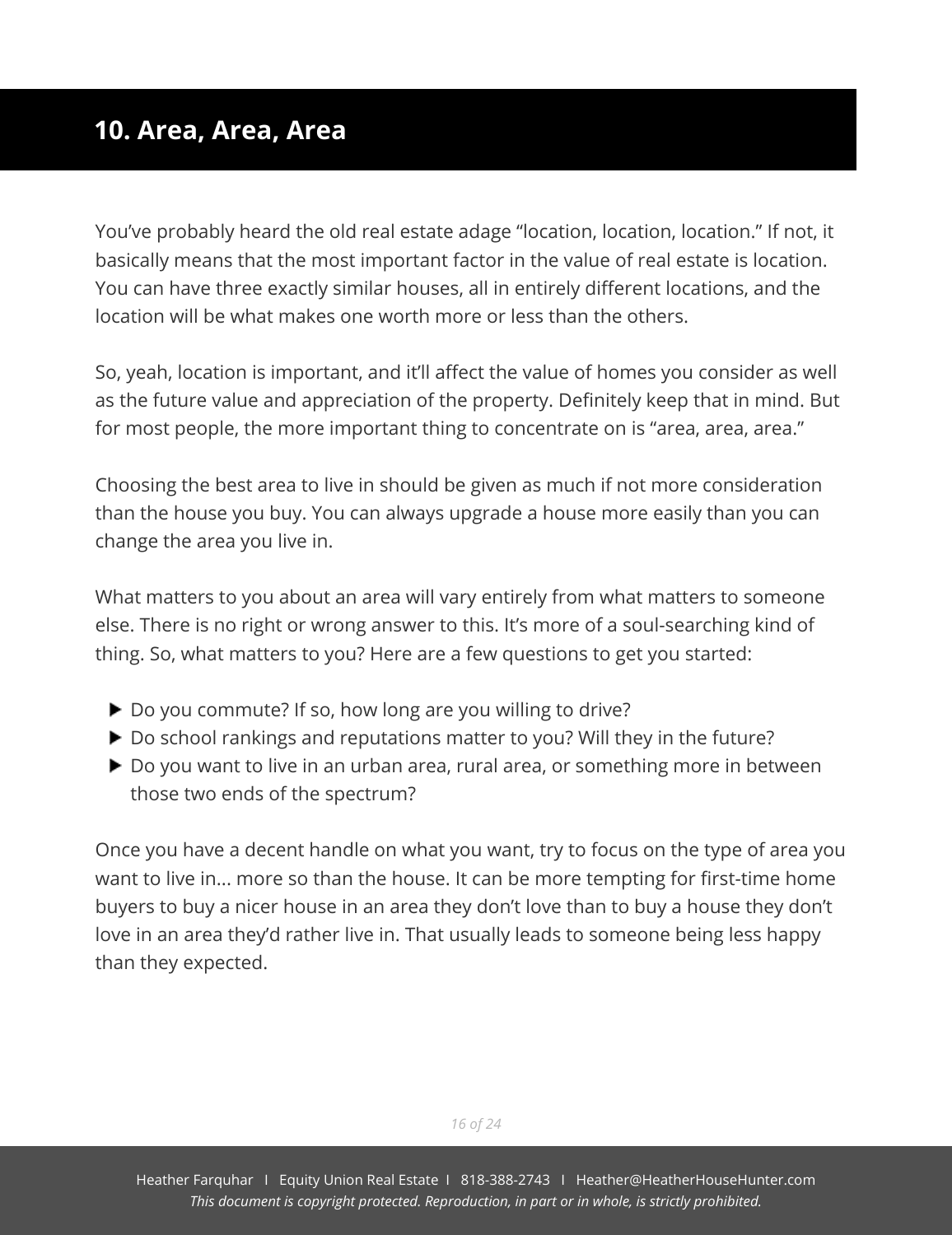#### <span id="page-18-0"></span>**11. There's No Guarantee, But…**

A huge concern for *any* homeowner, not just first-time home buyers, is they'll buy a house and something will go wrong with the house after they buy it. You know, like the roof leaks, the furnace or air conditioning stops running, a pipe bursts, or appliances break. This can be even more concerning to a first-time buyer since they've often tied up a larger percentage of their savings into the purchase of their house.

It's a legitimate concern, so you'll want to hire a home inspector to do a thorough home inspection. He or she should catch anything that's an obvious problem or one that will likely occur in the near future. However, an inspector can miss things. Things happen to houses even when someone has been super careful about looking for potential issues. There's no guarantee that something can't or won't happen to your home once you own it.

However, there can be a *warranty*!

Unexpected home repairs can be costly, putting someone in a tough spot. It's great if you're handy and can do things around the house, but some things require specialization and can still be costly in terms of materials and equipment, no matter who's doing the work.

So, it can be a smart move to buy a home warranty. A home warranty will cover things that go wrong with your house. You'll have to pay a small fee (which varies from company to company and plan to plan, but let's call it \$100 for our purposes here) to have someone come out and check on the problem. But that's it. If they can fix it, great! If not, they will replace it.

You need to make sure you read through what the warranty covers when you're choosing one. Also, make sure to read reviews on the companies you are considering as well. They can all be a pain in the neck at times, so don't be surprised if you see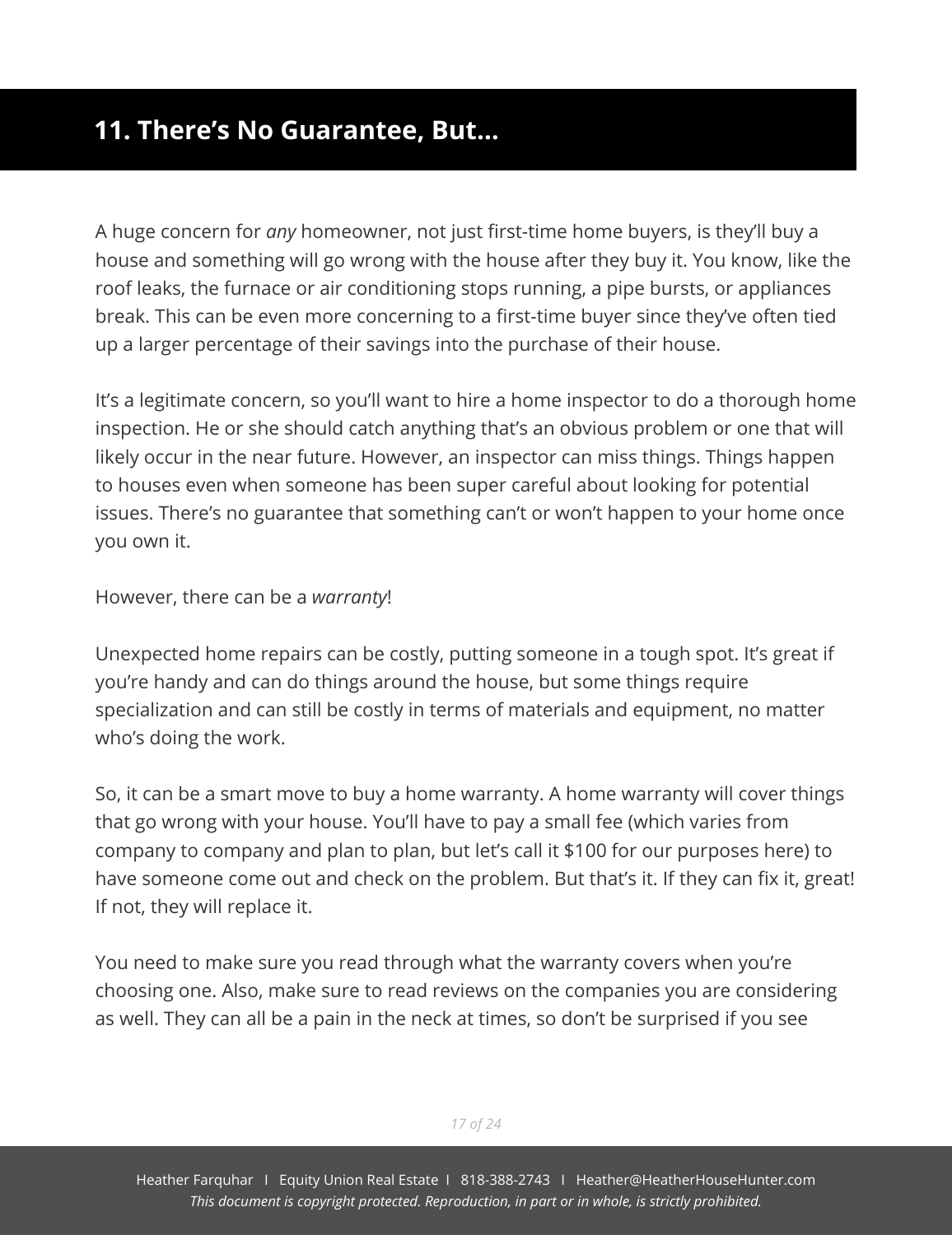some negative reviews. But if you have a legitimate claim and stick to your guns, you'll most likely get what you need fixed or replaced. Even if it's a bit of a struggle with the company, it's still better than if something huge breaks and you don't have the money to pay for it or would have to part with money you didn't want to spend.

*18 of 24*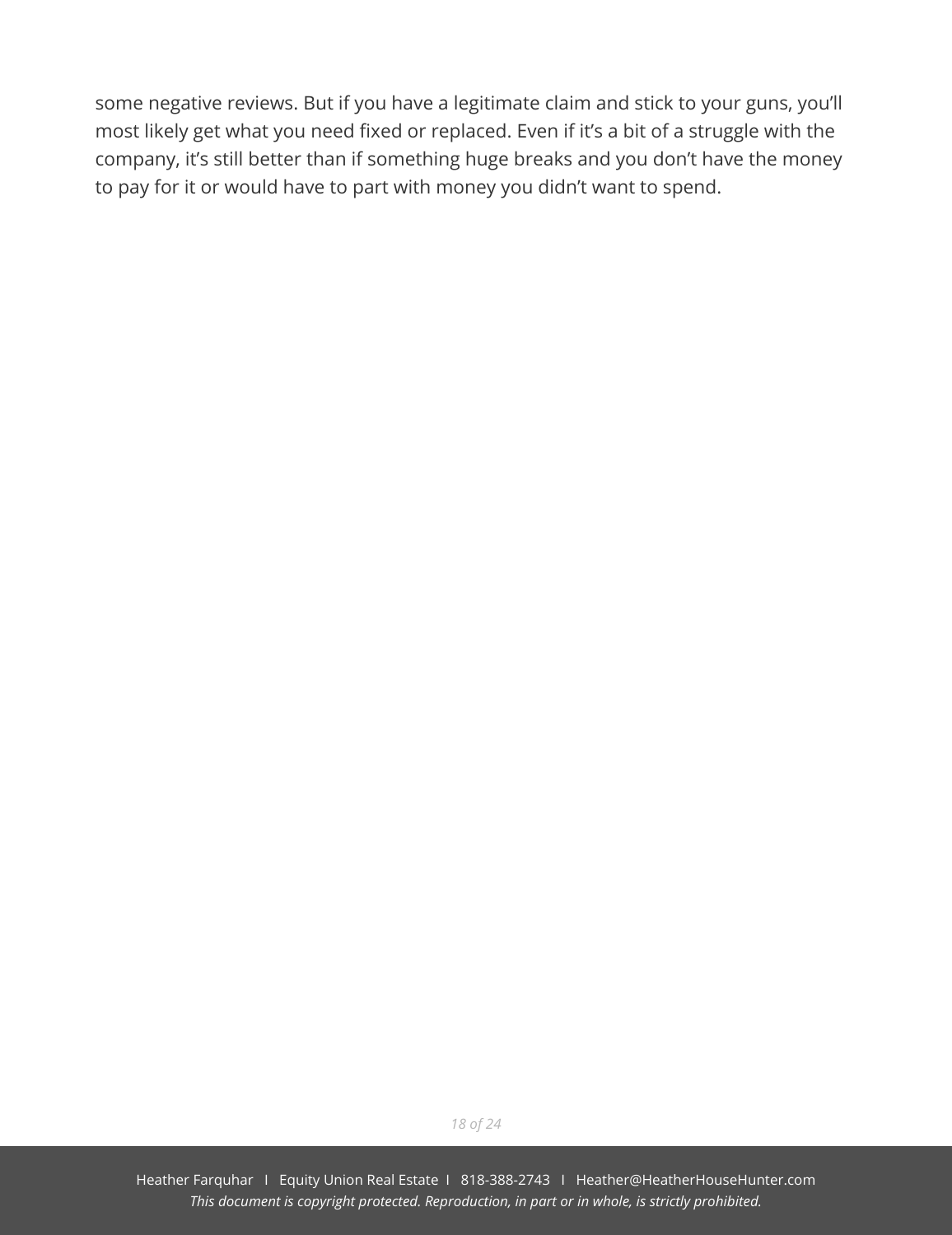# <span id="page-20-0"></span>**12. This Isn't Yoga**

There's nothing better than a good stretch after sitting for a few hours straight, right? Or after you've woken up for a nice sleep… Or had an amazing yoga session…

Stretching your body can feel great and be great for you. But stretching your budget when buying a house? Not so much. Stretching how much you spend on a house will neither feel great or be great for you in the long run. (Probably not even in the short run.)

But it's tempting for many buyers to do. It's too easy to just look at houses a little bit higher in price instead of choosing the best one you can in your price range.

This is something that happens in every price range. A \$1,500,000 buyer will be equally as tempted to stretch to \$1,750,000, as a \$150,000 buyer is to stretch to \$175,000. It's all relative, but everyone tends to want a little more than they can afford.

It doesn't help that mortgage approvals are often for more than someone should probably spend. So pay close attention to not only how much you're approved to spend, but also how much it will cost you per month! That's probably the more important number to be concerned with because the price of a house is only part of the equation. Taxes vary from one house to another; two houses with equal prices may cost you entirely different amounts per month.

Very few people ever regret spending less than they could have, but almost everyone who spends more than they should have will end up regretting it. And it can be more than regret; it can lead to financial stresses that cause lots of problems. So, set a cap on how much you can and will spend per month, and stick to that amount or lower, and you'll be fine.

*19 of 24*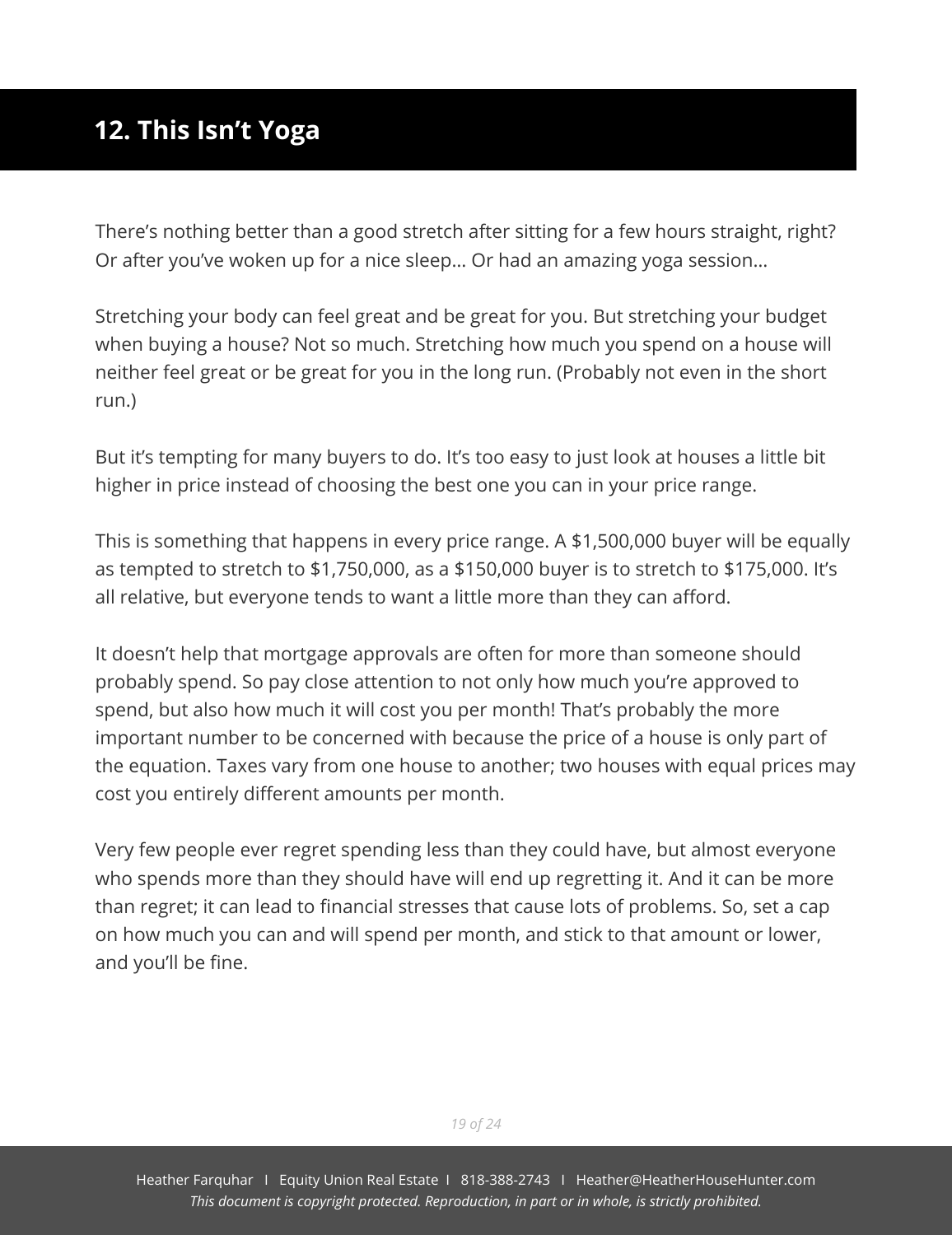<span id="page-21-0"></span>One of the most common hang-ups first-time buyers deal with is fear of commitment. Buying a home is a commitment, no doubt, and it's a serious commitment that you need to be ready and prepared for.

But everyone's gotta live somewhere, and unless you're living for free in your parents' or a friend's house, you've gotta *pay* to live somewhere. And if you're paying, you're probably also committing in the form of a lease.

In some ways, a lease can be harder to get out of than having a house and mortgage of your own. Unless the landlord allows you to break the lease, or there are provisions that allow you to leave whenever you want and forego the remaining rent, you're likely committing to pay someone for a year at a time. With a house, if you decide you want to move on, you can decide to sell at any time.

Granted, selling a house isn't always something you can do in a week or two; it can take a little time. You'll want to consider how the market is and whether your anticipated profit justifies the move at any given time. But even if it doesn't, you can always decide to rent it out and move.

With all that said, buying a home isn't for everyone. If someone doesn't feel responsible enough and prepared for it, then they should probably just rent or live at home with family until they're ready, if that's an option.

But for many people, the fear of commitment they feel is just that… a feeling. And it's a healthy feeling to have because it's probably a good sign that you're conscientious, thoughtful, and responsible enough to own a home of your own.

*20 of 24*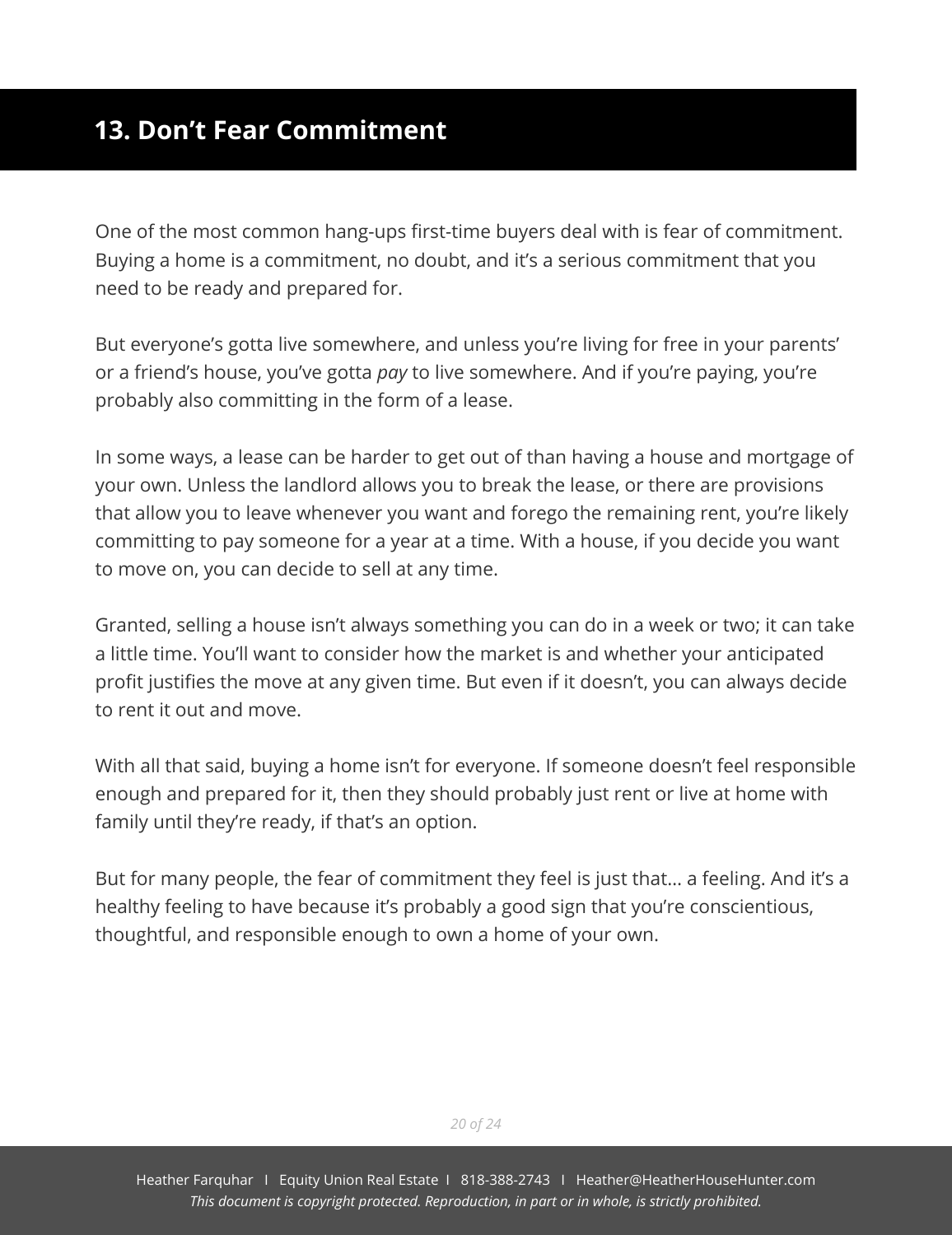#### <span id="page-22-0"></span>**14. No Better Time Than Now**

A pretty common question people have is whether it's a good time to buy a house. When this happens, there are plenty of agents who will always say, "Now's a great time to buy a house!" If you're around enough of these conversations, it can sound like it's *always* the perfect time to buy a house!

The truth is, there's never a perfect or great time for *everyone* to buy a house. There are too many factors to consider for there to be a universal answer. It depends upon the price range the person will be buying in, the area(s) they're considering, and, most importantly, their personal situation.

That said, in many ways it doesn't get any easier to buy a house than your first one. That's not to say that it's always easy and there won't be some hiccups or hurdles, but, compared to someone who already owns a house, buying one when you don't own one is much easier.

You have more flexibility than someone who owns a house because they most likely have to sell the one they already own before buying another one. They have to worry about the timing of the closing on the house they're selling and the one they're buying. This limits their choices and their ability to be patient.

Enjoy and capitalize on this as much as you can!

(By the way, the word around the watercooler at the office is that now is *actually* a great time to buy a house, so let's get this show on the road, shall we? Ha!)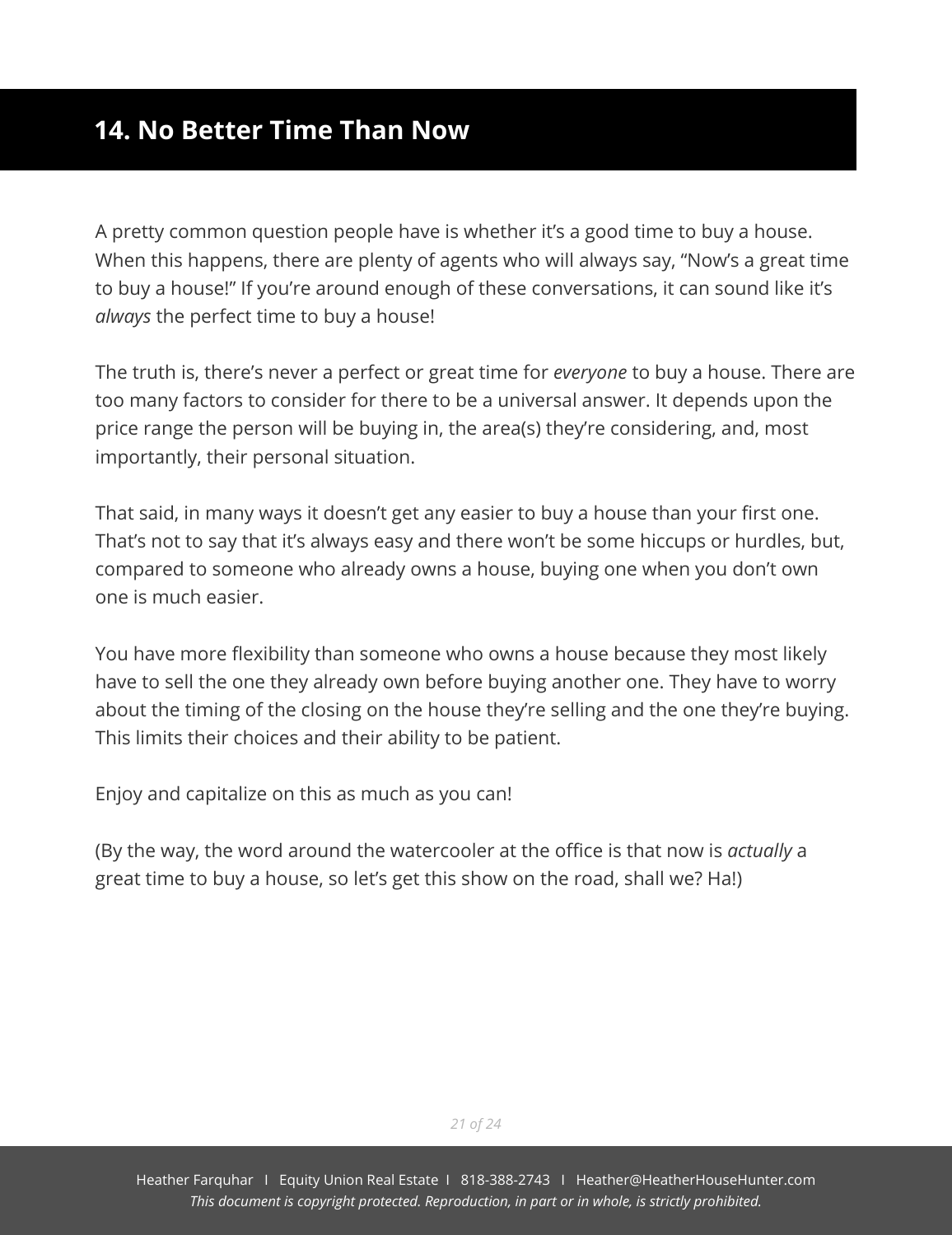**Pro tip:** Truly figuring out when the best time to buy is a matter of some analysis. It takes looking at the current market and looking back at past trends in the area. With a careful look and a trained eye, sometimes you can find that there are better times of year in an area to buy a house. But the reality is, there are always good homes to buy throughout the year. There just tends to be busier times of the year when there's more listing and buying activity. But sometimes you can actually find a better house, and get it for a better deal, in times of the year other people aren't focused on looking. So, to me, it's better to look for and buy a home when you're ready, not when the market is hot or not.

*22 of 24*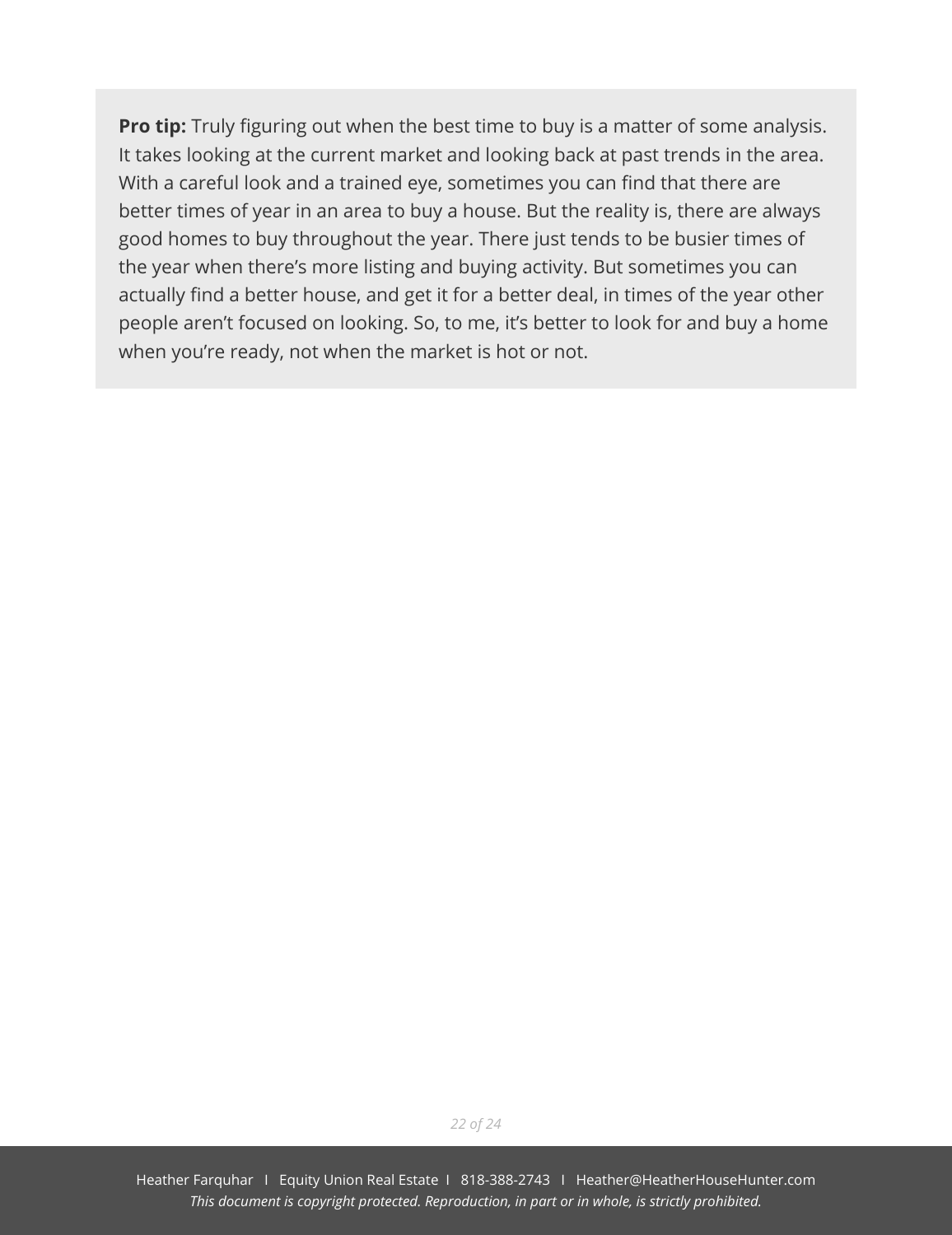### <span id="page-24-0"></span>**15. This Might Also Be Useful**

I truly hope you've not only gotten a lot out of reading this booklet but that it was also an enjoyable read! As I mentioned in the beginning, don't hesitate to give me a call or send me an email with any questions you might have about anything in this booklet or even things I didn't discuss. (Well, real estate related at least. I can't promise I'm expert enough at anything else you might ask me about, except for maybe The Beatles

Anyhow, this booklet focuses specifically on things that you should know and think about as a first-time buyer. But there's certainly more to finding the best home for your wants and needs and getting it at the best possible price. That's why I created another booklet called "*The Ultimate Buyer's Guide*". (Yes...*another*. I've got them coming out of my ears.)

So, if you thought this booklet was helpful, you should definitely give that one a read as well. Just reach out and I'll get a copy right to you. And while you're at it, you might as well ask me for a copy of "*Beware The Pitfalls Of Attending Open Houses*," if you haven't already.

I look forward to hearing from you soon!